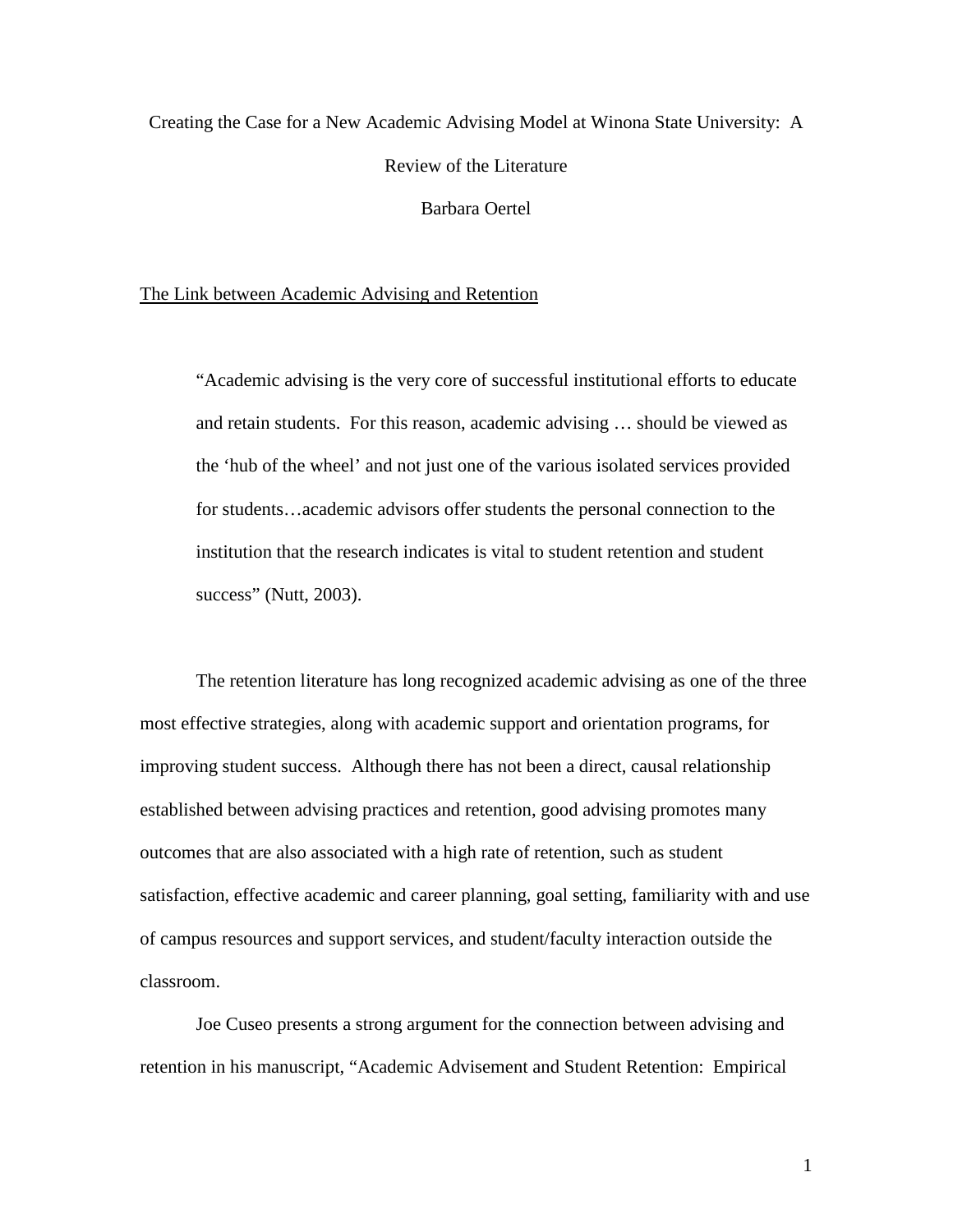Connections and Systemic Interventions," first published on the First Year Assessment listserv in 2003. In this document, Cuseo points out that numerous studies have shown that a student's level of satisfaction with his or her experience in a particular college or university is linked to that student's likelihood of staying at that institution, and students also report that good advising and contact with their academic advisor is of high value "relative to other student services" (p. 5). Thus it is reasonable to expect that a student who is dissatisfied with the academic advising he or she is receiving may be more likely to leave. In fact, Cuseo reports that a study conducted in 1989 involving a large number of first year students revealed that students who experienced what they reported as "good quality" advising withdrew at much lower rates than those who experienced poor advising or no advising (Metzner, 1989).

In addition to student satisfaction, academic and career planning, as well as goalsetting in general, are expected outcomes of good quality advising. These activities also impact a student's likelihood of staying in college. Research shows that most students, in fact about 75%, enter college without having made final decisions about majors and careers, because even those who declare a major right away are likely to change that major during their college experience (Cuseo, p. 6). So most students are making these decisions while they are in college, and this exploration can and should be part of the academic advising experience. Since prolonged indecision about a major is associated with a higher rate of student attrition (Astin, 1977), it stands to reason that advising which includes effective academic and career planning can have a positive impact on retention.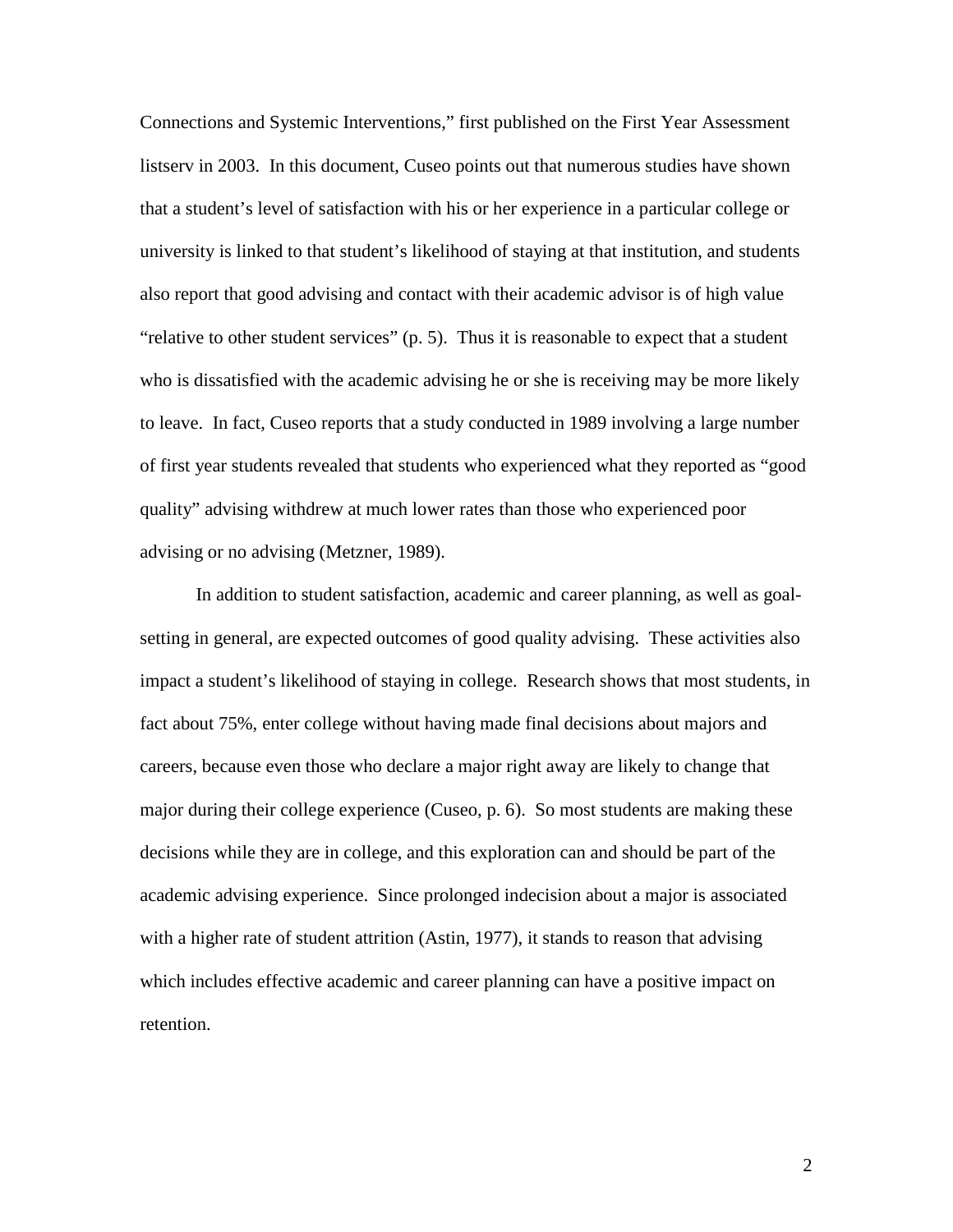Academic advisors are often the source of information about campus resources and support services for their advisees. Good advisors will refer their advisees to specific sources of support when they perceive there is a need for that support. Since the research shows that students who use these services are more likely to persist, this suggests another link between advising and retention. And finally, faculty/student interaction outside of the classroom, which is how the majority of academic advising is delivered, has a very strong correlation to student retention. In fact, based on data from an extensive study involving 200,000 students at over 300 institution, Alexander Astin concluded that "student faculty interaction has a stronger relationship to student satisfaction with the college experience than any other variable" (Astin, 1977, p. 233). Frost (1991) agreed with this conclusion, citing numerous other survey results and stating that the faculty/student interaction dimension of advising is particularly important for three reasons: 1) unlike many other student services, advising is experienced by most if not all students in an institution 2) advising provides a natural opportunity for out-ofclassroom contact and 3) advising involves intellectual discourse between faculty member and student, which is especially valued by students (p. 10).

In 1994, AASCU (American Association of State Colleges and Universities) published an extensive list of "model" retention practices in place at 76 member institutions. Although the practices varied widely among the participating schools, the majority included some type of academic advising activity among their list of retention practices. Academic advising was one of the most common themes, along with early intervention, involvement of faculty and senior administrators, and required orientation for new and transfer students, that came out of this compilation of model practices.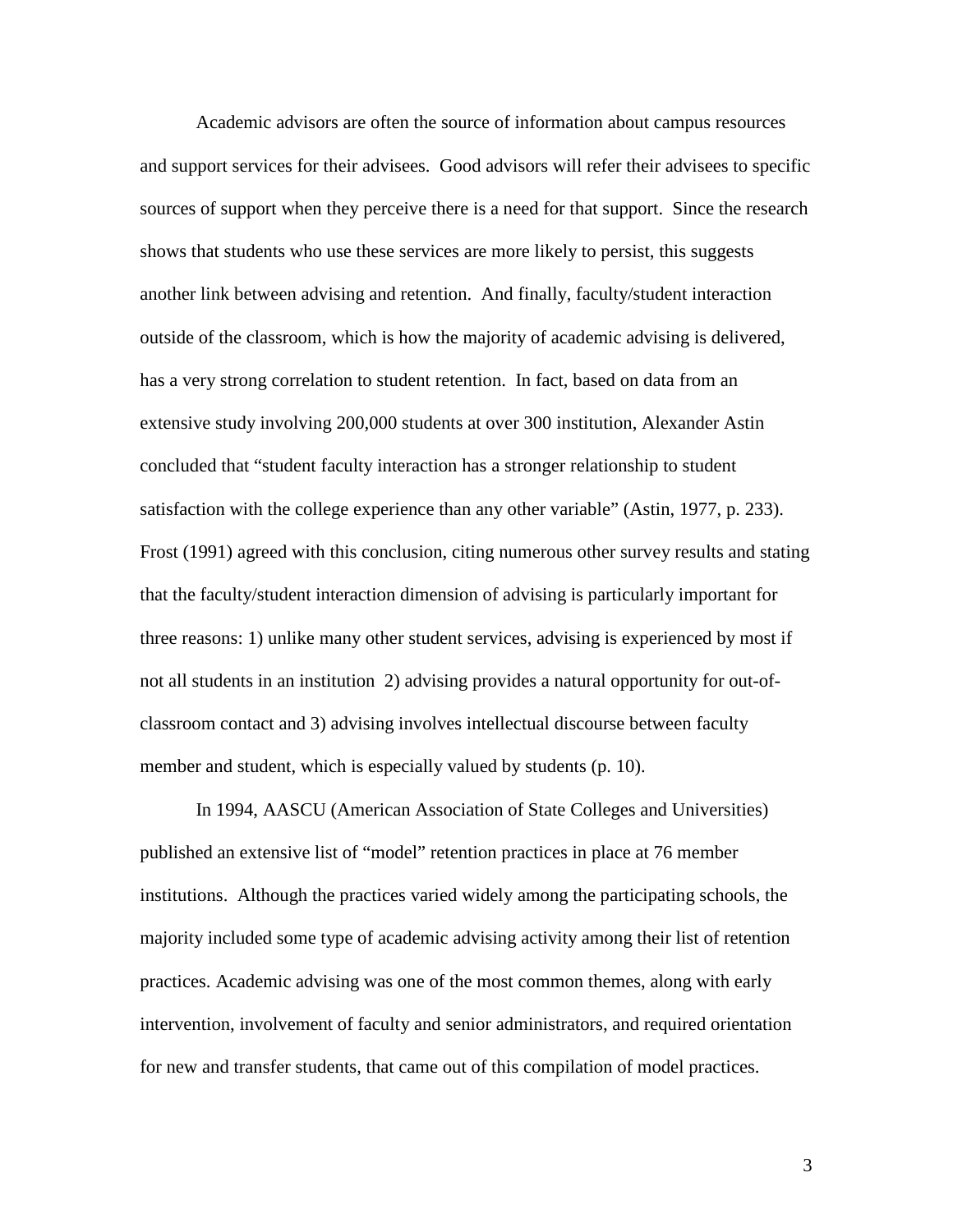A comprehensive study of retention practices was conducted by ACT in 2004. The findings are published in a document entitled "What Works in Student Retention: Four Year Public Colleges" (Habley and McClanahan). These findings lend further support to the strong connection between advising and retention. According to this study, academic advising, along with first year programs and learning support services, makes the "greatest contribution to retention in four-year public colleges" (p. 6). Additionally, when retention practices at high-performing (in terms of retention and graduation rates) colleges were compared to those of low-performing colleges, it was found that highperforming colleges provide services that include advising to a much greater extent. Some examples are advising interventions with special populations of students, more advisors, integration of advising with first-year programs, advising centers that include career/life planning, and intrusive advising for students in academic difficulty. Finally, the participants in the survey (all from four-year public colleges) agreed that advising is one of the three most effective retention practices (p.7). The survey concludes that campuses who want to impact retention should focus on the strategies that have been shown to be high impact, value-added interventions, including improved academic advising.

#### Organizational Models of Academic Advising

An understanding of the basic organizational models that exist is essential to any discussion of academic advising. The organizational model determines how advising services are delivered to students, and these models can vary widely campus to campus.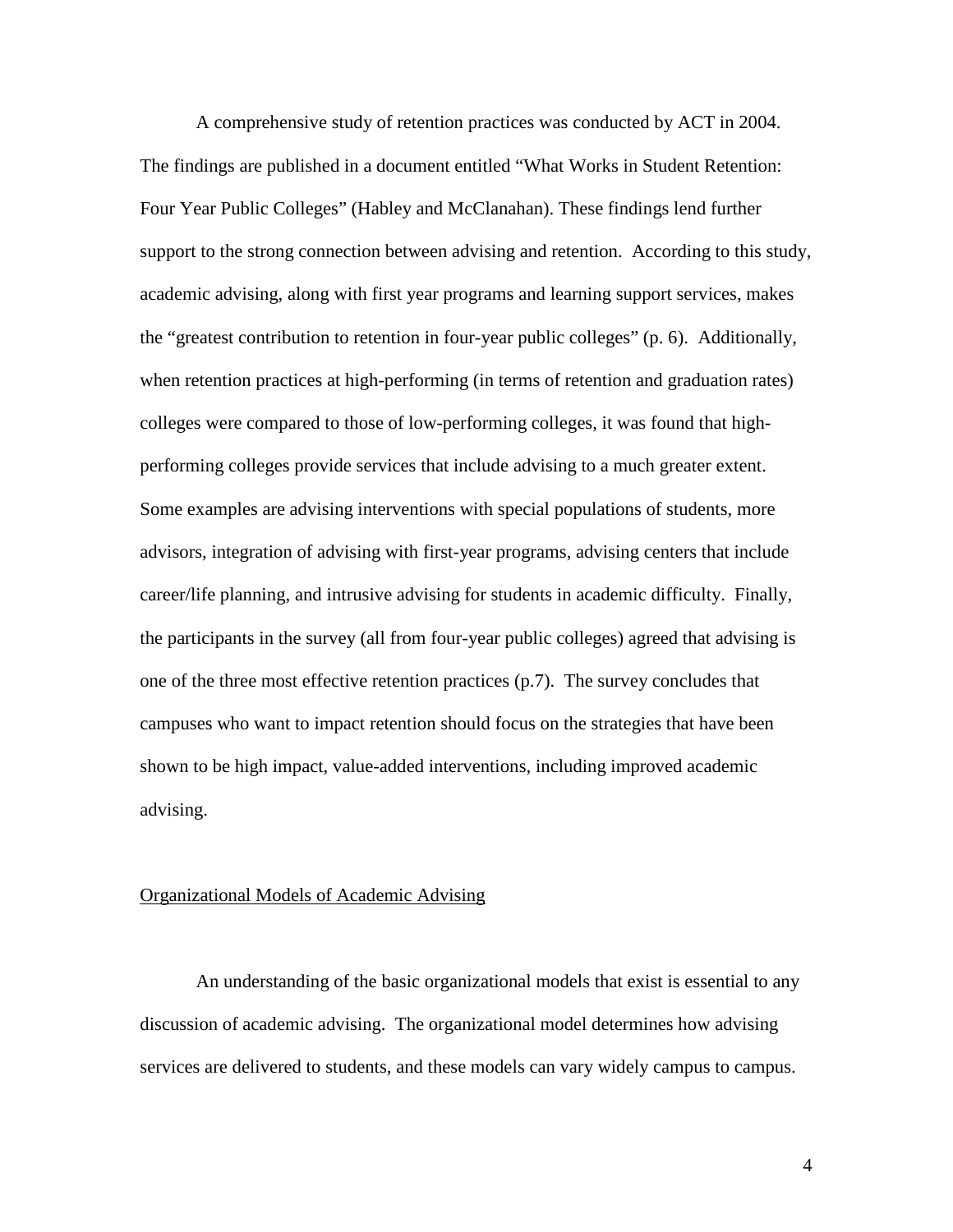It is generally accepted that there are three basic types of advising organizational structures: centralized, decentralized, and shared. These types can be imagined on a continuum as shown in Figure 1 below.

| Centralized |  | Shared |  | Decentralized |
|-------------|--|--------|--|---------------|
|-------------|--|--------|--|---------------|

Figure 1: Academic Advising: Types of Organizational Structures

Within this continuum, there are different delivery methods; generally there are seven delivery models that are recognized as specific structures of academic advising. The seven models all fall within one of the three basic structures. This is shown in Figure 2 below.

| Shared<br>$\rightarrow$ | Decentralized       |
|-------------------------|---------------------|
| Supplementary           | <b>Faculty Only</b> |
| Split                   | Satellite           |
| Dual                    |                     |
| <b>Total Intake</b>     |                     |
|                         |                     |

Figure 2: Academic Advising: Organizational Structures and Delivery Systems

These seven delivery models were first identified by Wes Habley in 1983. Each of these organizational structures and delivery models offers distinct advantages and disadvantages. A description of these models and some of their unique features as described in Pardee's "Organizational Models for Academic Advising" (2000) follows: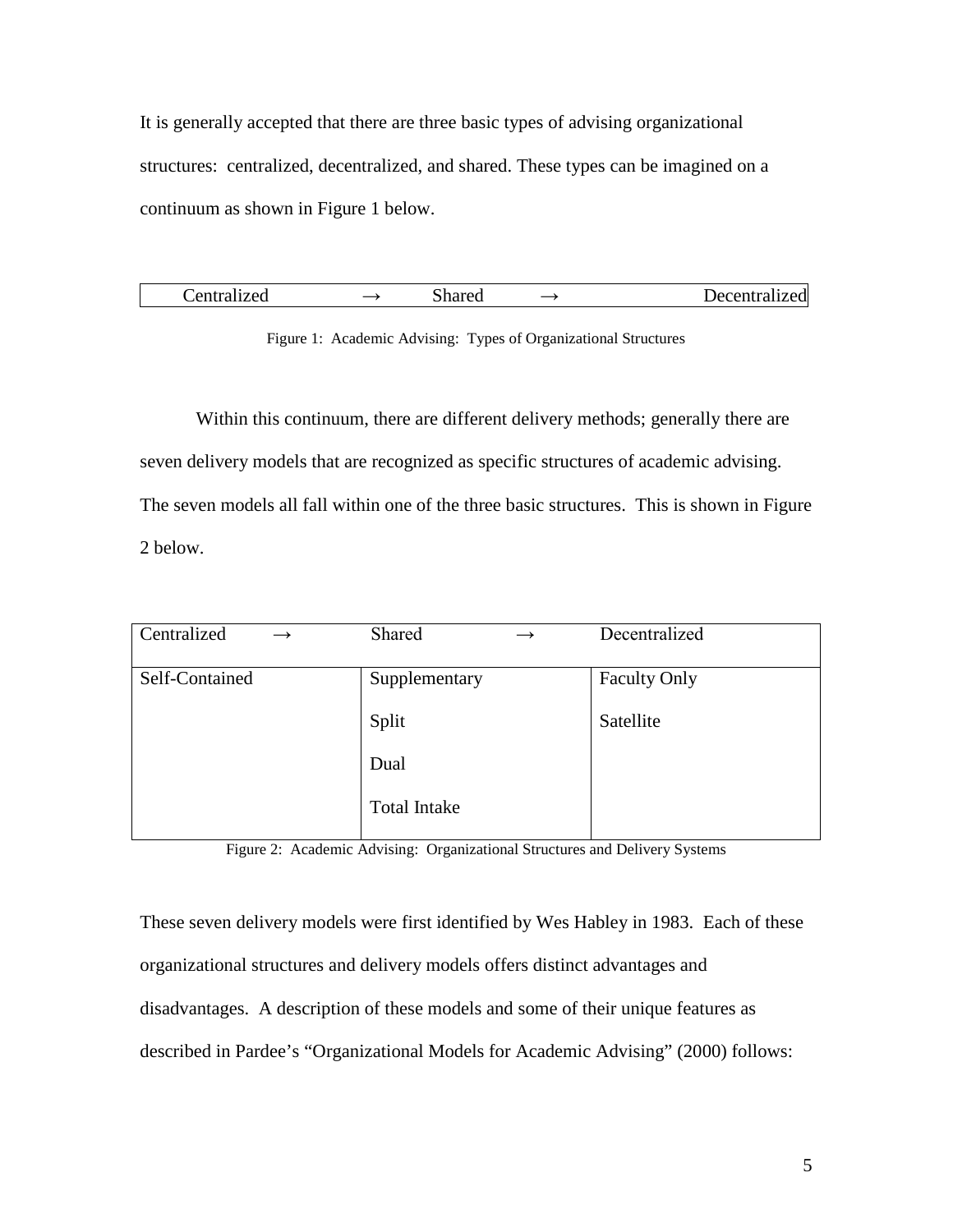**Centralized Model**: A centralized advising model is one in which an institution relies on an advising center, usually staffed by a director and professional advisors, to provide all academic advising to students. The *Self-Contained* delivery system is the only specific model that falls within this category. This model offers the advantages of consistent advising, delivered by professional staff that value advising and are trained, recognized, and rewarded for providing quality advising. The services are generally accessible to students and highly visible, usually coming out of one location.

One distinct disadvantage of the Self-Contained model is the cost; advising centers with adequate staff to provide advising to all students are expensive to operate. Additionally, the advantage of students interacting with teaching faculty outside of the classroom is lost in this model. Because of this, there are relatively few institutions using the centralized model in this pure form. Schools that do use this model are largely twoyear schools, and only 12% of institutions participating in a national survey on advising used this model (Habley and Morales, eds, 1998). In a study conducted by Winona State University staff member Michael Turgeon, in which he examined the advising practices of 50 colleges and universities in a study of best practices, none were found to have a centralized advising structure.

**Shared Model:** In a shared model, advising functions are split between department advisors and professional advisors. In the *Supplementary* model, each student is assigned to a departmental advisor, usually a faculty member but sometimes a professional advisor who is part of the department, but there is also a central advising center or office that provides some administrative support for advising. This office may provide some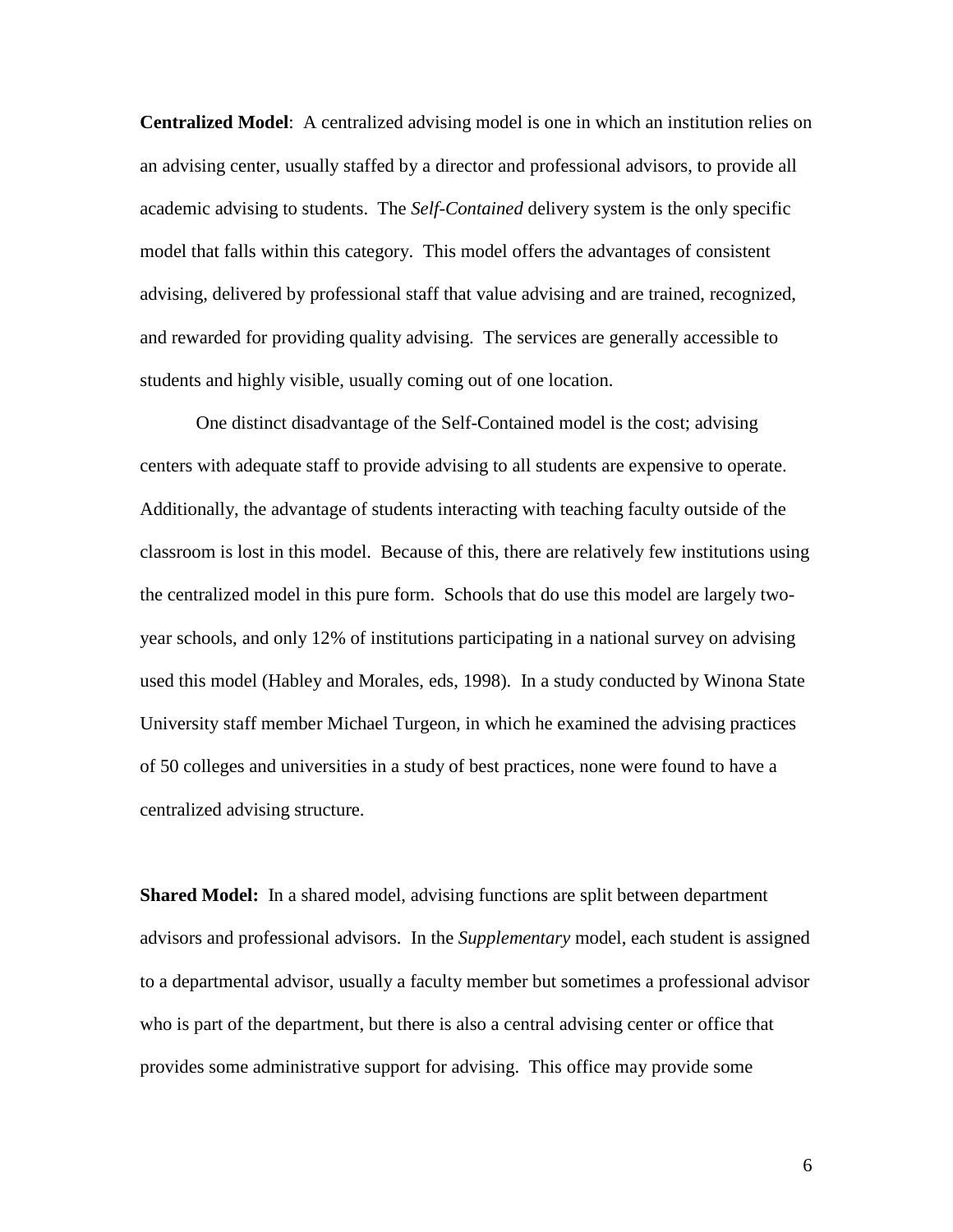advisor training and some coordination of the advising process, but generally the office does not have any authority over the advisors and thus there is often a lack of credibility. Another disadvantage to this model is that students in special categories are not treated any differently and thus may not be well served.

In the *Split* model, initial advising of students is split between department advisors and professional advisors in a central advising office. Usually, students who have not declared a major are assigned to the central office, while students with majors are assigned to faculty in that department. The Split model also provides special advising services for identified high-risk groups, such as undecided or underprepared students, which can be one advantage to this model. A potential disadvantage occurs in the transition between the central and the departmental advising, which may not always be smooth, but this can be alleviated by effective coordination and communication between the advising center and the departments.

A third shared model is the *Dual* model. In this model, students actually have two advisors, one from the department of their major (assigned at the time they declare) and one from a central advising office (assigned from first enrollment). Advising duties and functions are split between the two advisors; students see both of them. One disadvantage to this model is the potential for problems in the clear understanding of the roles and duties of the two advisors. There may be overlap or duplication or, worse, gaps in the service provided to students.

The last identified shared model is the *Total Intake* model. This is when all initial advising of students is done in a central advising office, and students are transitioned to a departmental advisor after meeting a certain set of criteria in addition to declaring the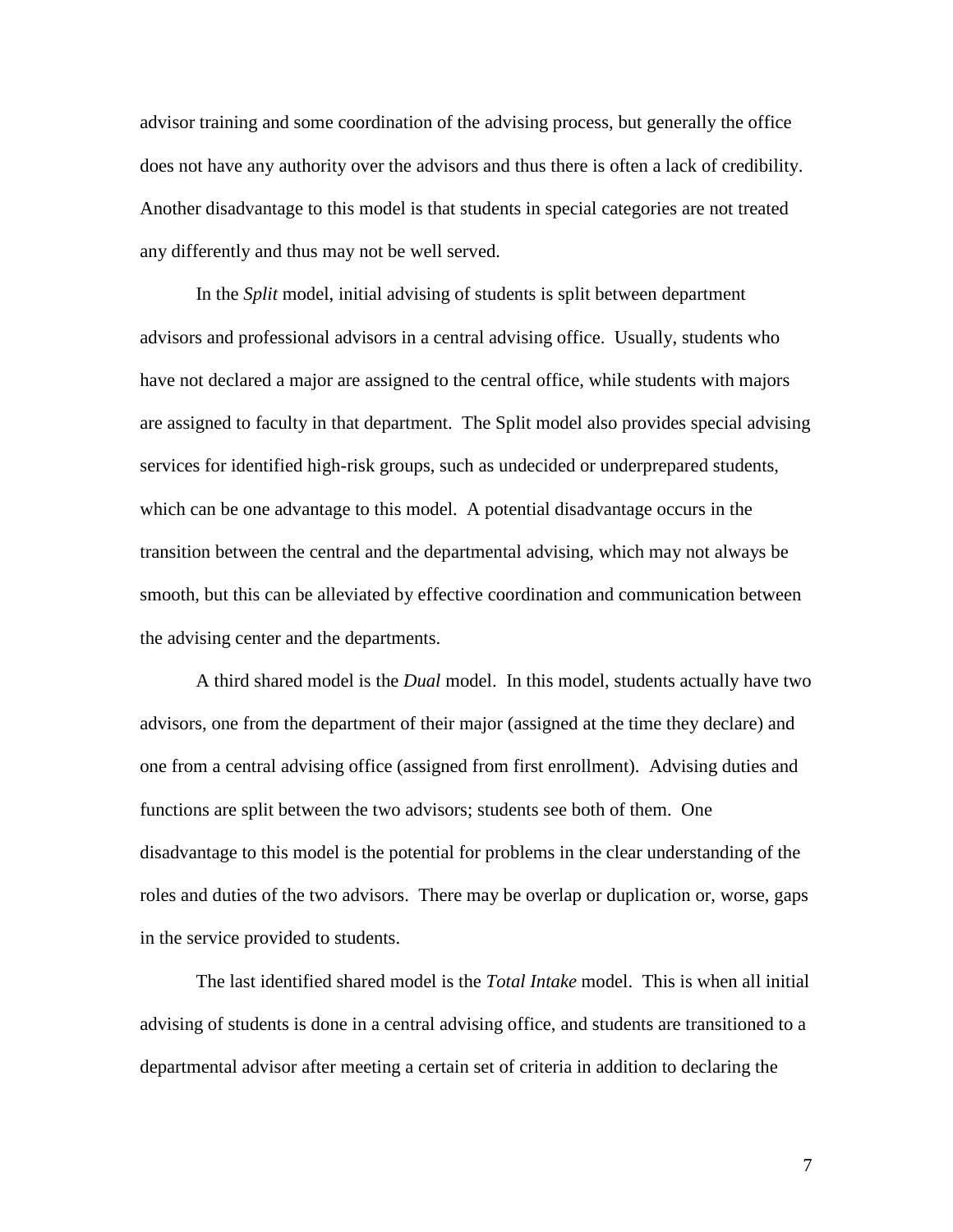major, such as completing a certain number of credits or meeting general requirements or meeting pre-major requirements. While this model also can create problems for students in the transition between the two service providers, it does offer consistent upfront advising and also recognizes the value of the relationship with the faculty advisor once the student is in the major and has an established foundation.

The greatest challenge with any of these shared models is the difficulty of coordination between the departments and the central advising office. Also, the coordinator or director of the central advising office generally has no say in the selection, supervision, or rewards of department (usually faculty) advisors, and training and support is provided but not always utilized. A shared structure is the most common advising structure in place, with 54% of institutions participating in the national survey reporting the use of this structure (1998). In Turgeon's survey of advising practices, he found that 38 out of 50 schools surveyed were using some type of shared advising structure, with the split model being the most common specific delivery system (2007).

**Decentralized Model:** In a decentralized organizational structure, all advising services are provided by departmental faculty or staff. There are two very different specific models, however. In the *Faculty Only* model, all advising is done by department faculty in their offices. Students are either assigned to a faculty member in the department of their major or, if they are undeclared, to one of a group of faculty who have been identified or have "volunteered" to provide advising to students without majors. This model offers the advantages of low cost and proximity to department faculty. Some of the disadvantages can include inconsistency in the quality of advising and even in the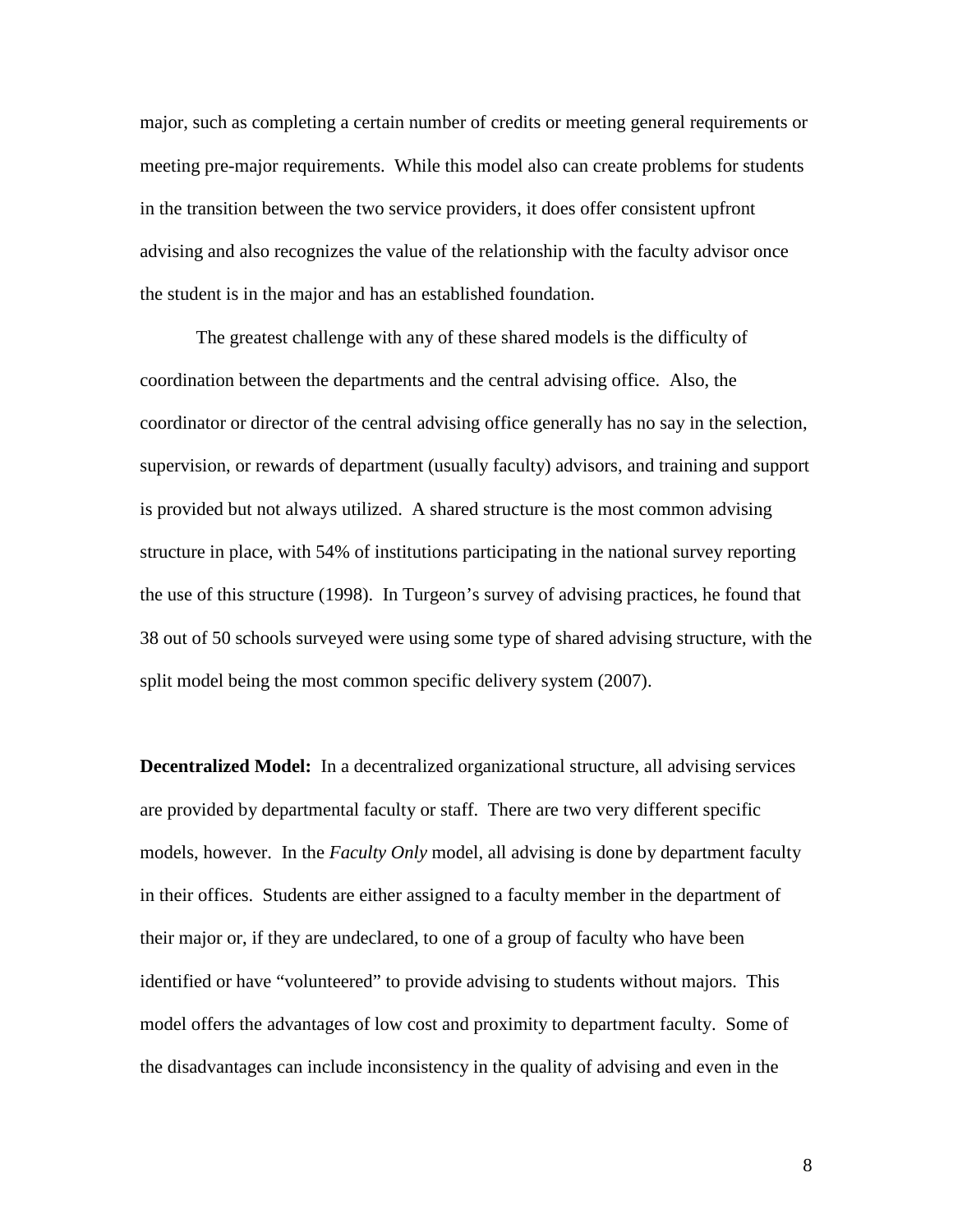information provided by advisors. Usually, faculty providing the advising in this model are not evaluated or rewarded for good advising, and have no incentive for placing special emphasis on this work.

Another decentralized model, the *Satellite* model, provides advising through central advising units located in each department or college within a university. Each of these separate units operates independently and may have different policies and procedures. Some disadvantages of this method include the high cost of operating several different units and difficulties in meeting the needs of the undeclared students and the students changing majors or otherwise in transition. Usually this model does offer the student accessibility and consistency within that area, as the advising is usually provided by professional advisors.

The difficulty of both decentralized models tends to be coordination of advising and consistency for students. Having a completely decentralized system certainly can create problems for students who are experiencing change in their academic and career goals. Also, if there is a coordinator of advising in this system, it is usually a person with multiple responsibilities, who has little or no authority over the advisors providing the advising, and no real way to ensure that advising is done well or in any kind of consistent fashion. Decentralized models are less common in most types of institutions, with only 28% of the 754 institutions participating in the ACT study utilizing this model (1998). Most of those schools were either small, private schools (Faculty Only model) or large four-year institutions with more than 10,000 students (Satellite model). Turgeon identified only twelve examples of decentralized models in the fifty institutions he studied (2007).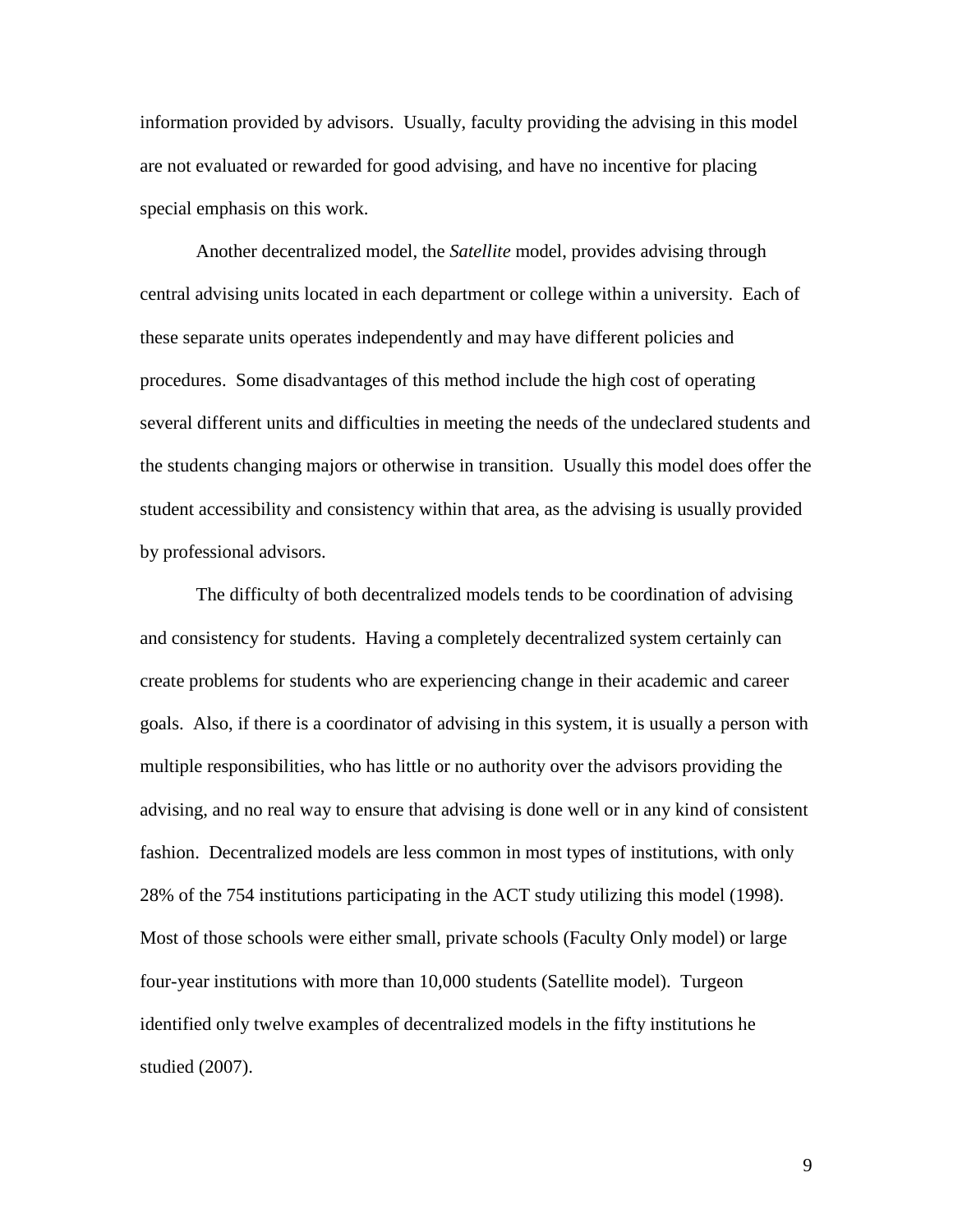"From an institutional perspective, academic advising programs and services are second only to the instructional mission in most colleges and universities in their pervasive reach to all students throughout their time at the institution" (Creamer, Creamer, and Brown, 2003).

There are many variables that factor into the question of which advising model is best for a particular institution. Institutional characteristics such as type (two year or four year), governance (public or private), and size are factors (Pardee, 2000). For example, two-year schools are more likely to find centralized systems work best for their populations, while four-year schools usually favor a split or decentralized model. Larger institutions might benefit from satellite models, and very small schools might be able to meet student needs with a faculty only advising system. Other factors such as institutional mission (research or teaching institution), programs (technical, liberal arts, professional), and admission requirements (liberal, traditional, selective) affect the determination of which advising model is best suited for a particular institution. Another important determinant is the amount of resources that a college or university is willing and able to dedicate to academic advising.

Student and faculty characteristics are also factors. The diversity of the student body and whether or not there are significant numbers of nontraditional students, parttime students, and/or distance learners are factors. For example, a faculty only model might work best for a school with a large number of distance learners, or a centralized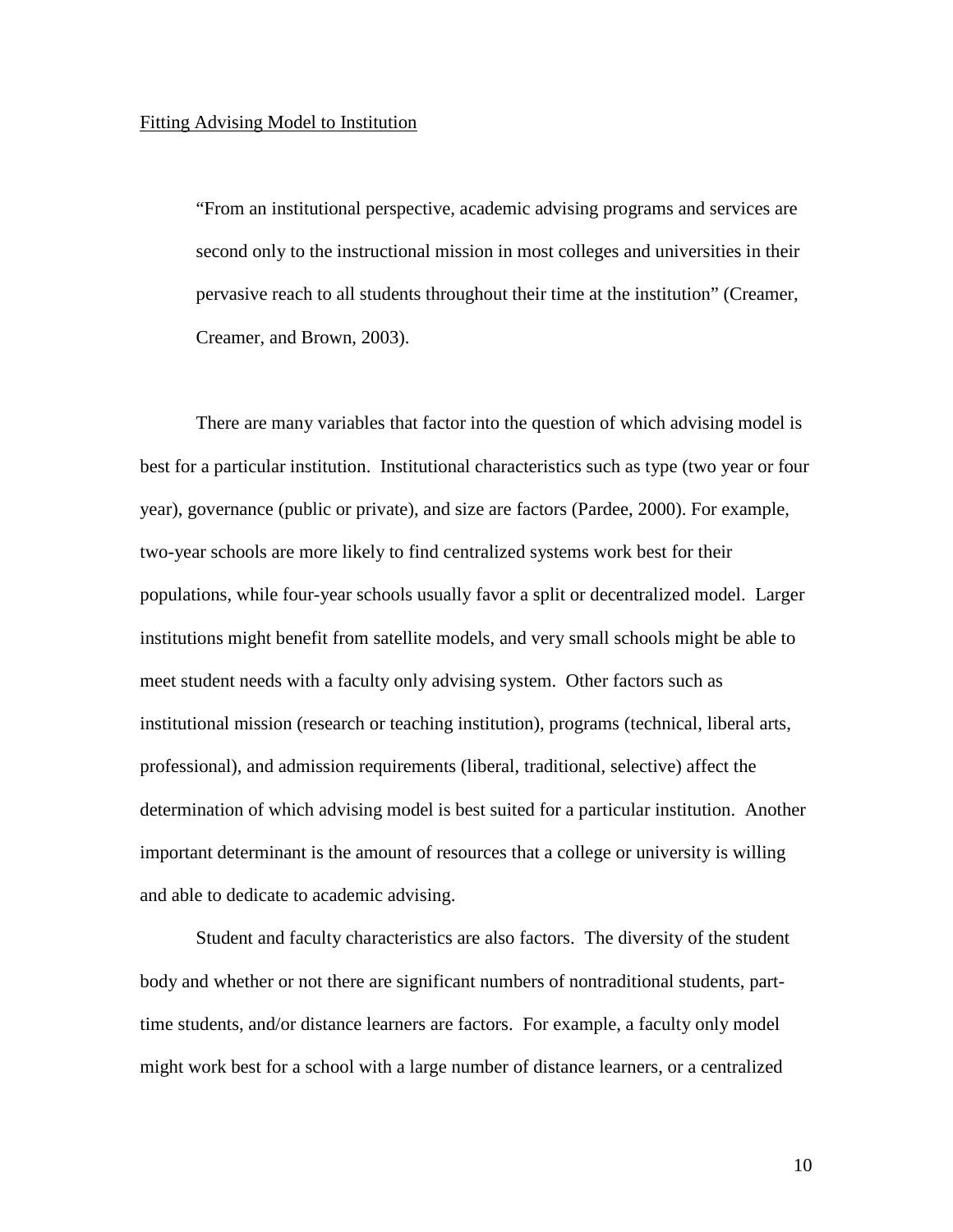model that includes an advising center with hours beyond the traditional school day might work best for a school with a large population of part-time or nontraditional students. If students are primarily residential, that may work well for a satellite model with centers based in the residence halls. Schools with a large number of undeclared students may find a split model, with professional advisors advising undeclared students, is their best fit.

Although studies have been conducted to determine the most effective advising model, there is still no clear conclusion. Effectiveness of any given model will vary depending on institutional context. Assessment results will also vary from the student to the administrative perspective – students have been known to rate a model as very satisfactory while administrators believe that same model is not meeting their needs (Pardee, 2000). Some researchers have claimed that there is an ideal model based on institutional type, but the recommendations vary. Many institutions find that the best model is one that combines the strengths of several different models, uniquely fitted to their own institutional climate, needs, and context.

In spite of the lack of agreement about any one advising model being the most effective, there is general agreement in the literature about the essential elements of an effective advising model. Creamer, Creamer, and Brown postulate that *administrative collaboration*, which they define as "a shared commitment of effort and resources to a common goal that generally requires a high level of interaction," might be the most important element of an effective organizational advising structure (2000, p. 211). Administrative collaboration requires cross-unit communication and cooperation. Both academic and student affairs must be involved in the collaborative efforts. Valencia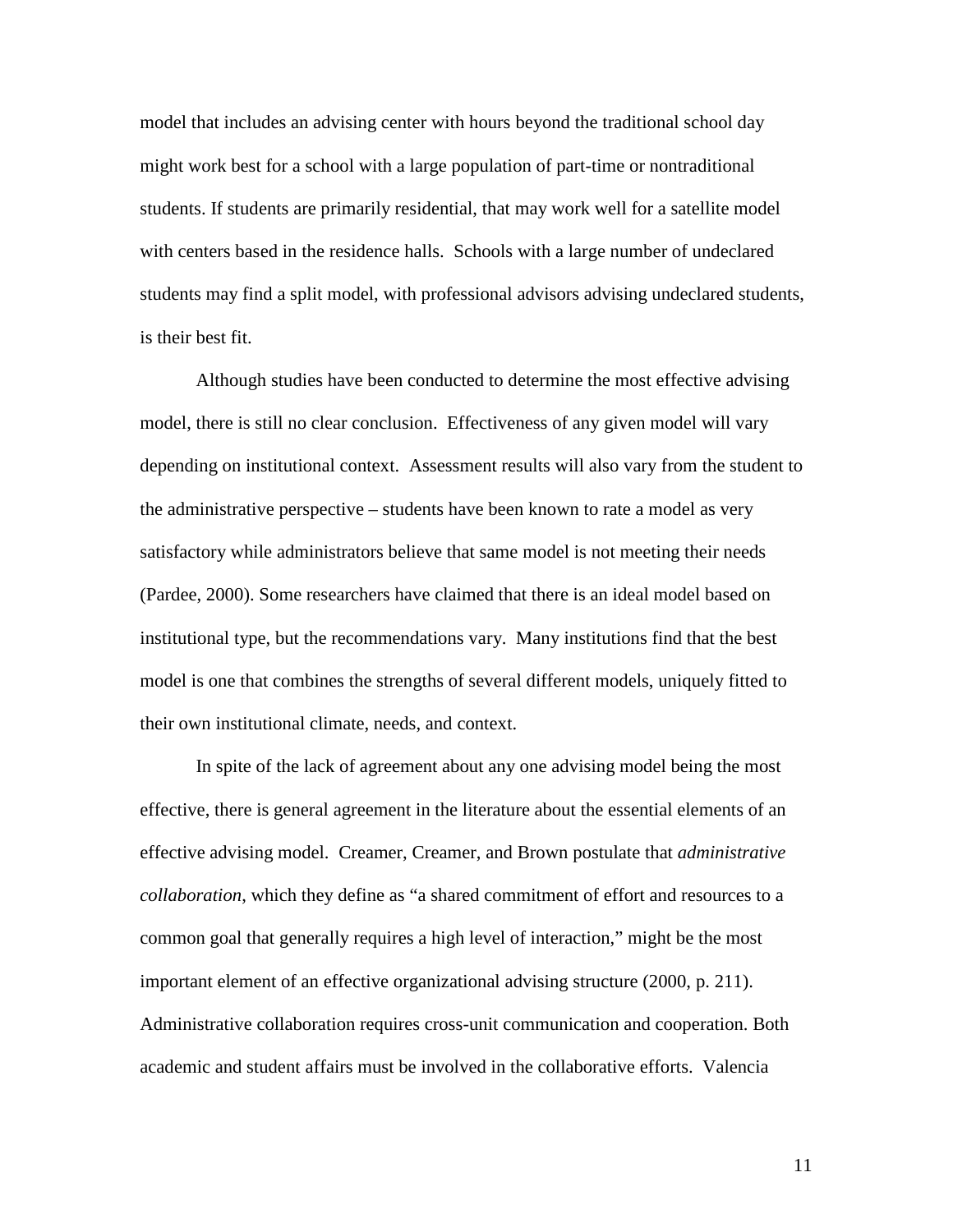Community College is a good example of a school that has a fully-integrated, collaborative approach to advising, exemplified by their "LifeMap" system of academic planning which is highly visible on their web site as well as on their physical campus (see [http://www.valenciacc.edu/lifemap/\)](http://www.valenciacc.edu/lifemap/).

Another essential element for an effective organizational structure for academic advising is the presence of a *mission statement* for the academic advising program. Southern Illinois University at Edwardsville has proposed the following mission statement for their advising program:

"Excellent undergraduate education is the first priority of SIUE. In support of that priority, it is the mission of academic advising at SIUE to carefully guide students in formulating educational plans and to assist and support students in achieving their academic, career-related, and personal goals at the University." (Academic Advising Task Force Final Report, SIUE, February, 2007)

The advising mission should be consistent with the institution's mission, and must be made readily available to the persons doing the advising (White, 2000). There should also be a common, shared understanding of the goals and purposes of advising. One way in which campuses promote this is by establishing a campus wide advising council or committee, typically made up of persons who have some responsibility for the delivery of academic advising to various student populations.

Other characteristics of effective organizational structures for academic advising that are frequently mentioned in the literature are listed below: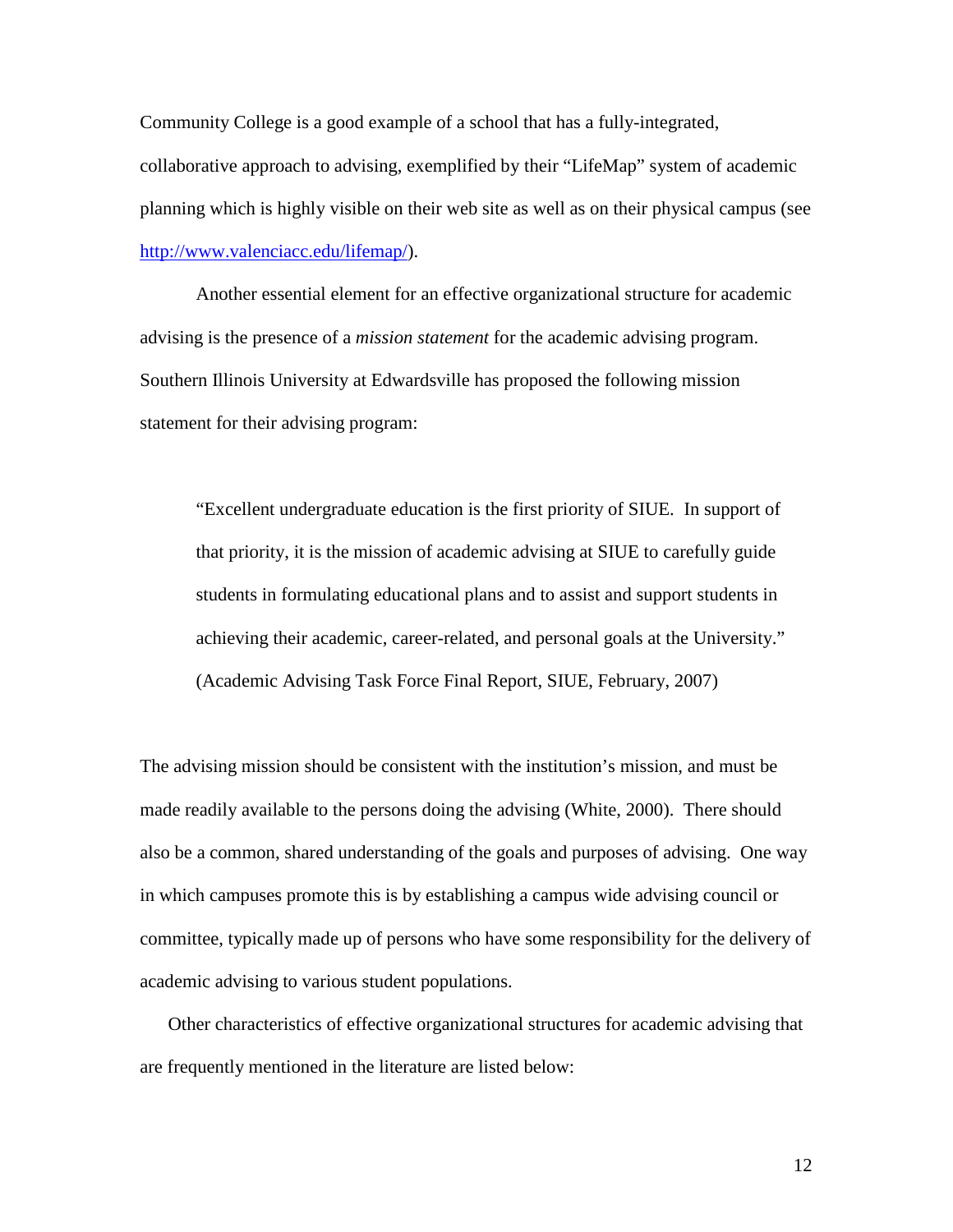- Effective use of technology and available technological tools to enhance advising activities
- An advising coordinator who is dedicated to advising and has some authority over advising personnel and practices, and the selection and training of advisors
- A system of recognition and reward for advisors
- Adequate resources devoted to advising
- Evaluation and assessment built into the organizational structure

## Definitions of Academic Advising: What is Good Advising?

"Academic advising goes beyond the clerical functions of scheduling classes and preparing degree plans. Good academic advising assists students in clarifying personal and career goals, developing consistent educational goals, and evaluating the progress toward established goals. Academic advising utilizes the resources of the University and refers students to the appropriate academic support services. It is a decision -making process in which the sharing of information between student and advisor promotes responsible and appropriate choices and facilitates a successful academic experience." Western New Mexico University as retrieved on 05/20/07<http://www.wnmu.edu/admin/forums/AdvisingTaskForce/01Feb19Minutes.htm>

Historically, academic advising was centered on the activity of helping students select and register for classes. However, beginning in the 1970's, the theories of student development were linked to academic advising, and developmental advising became the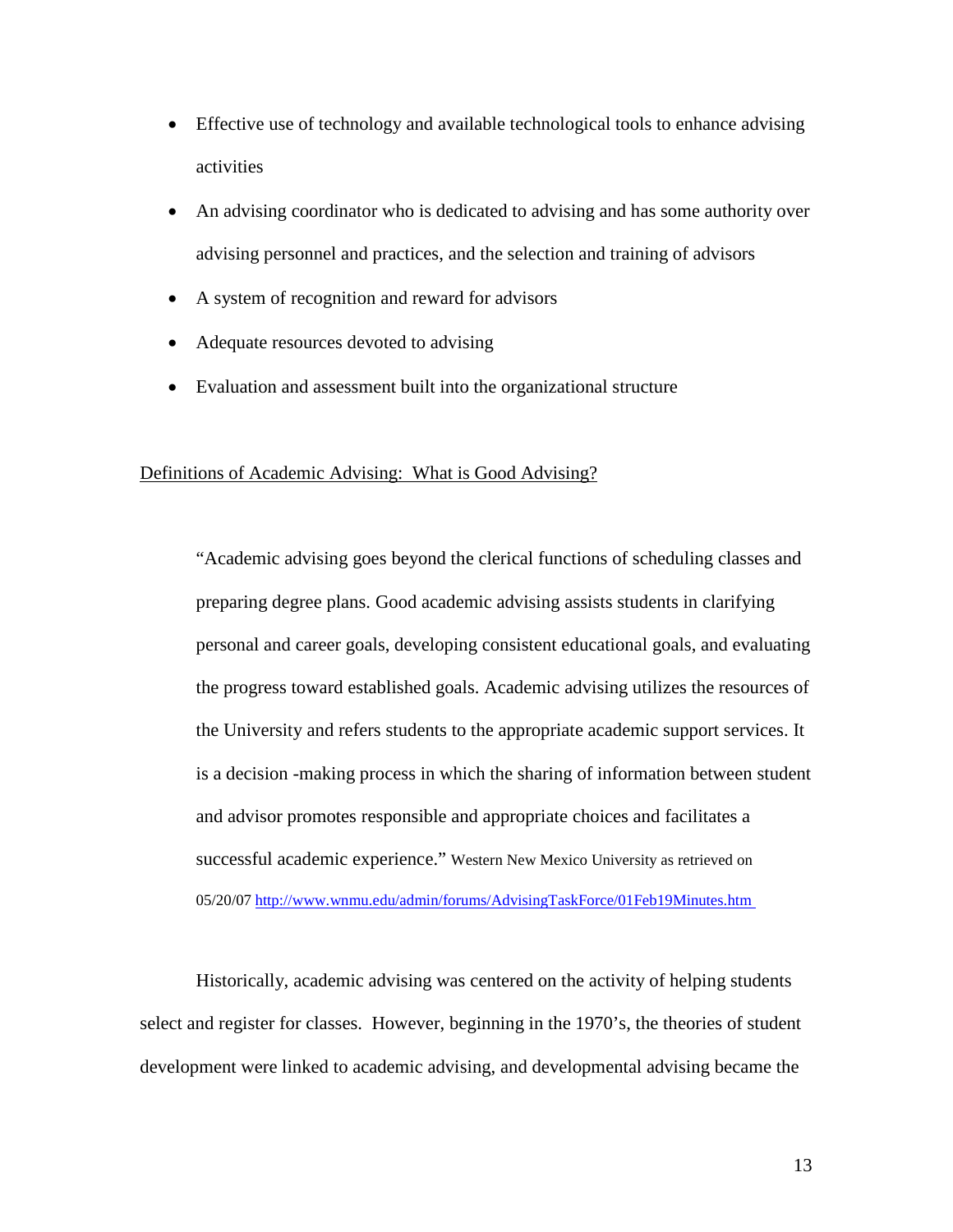preferred advising method (Frost, 1991). In a developmental advising framework, advising is considered a form of teaching, advising is seen as an opportunity for helping students to develop and grow, and the responsibility for advising is shared between the student and the advisor.

Related to this movement, definitions of good advising changed. Traditionally, advising was *prescriptive*; it involved students asking questions and advisors supplying the answers. In a prescriptive advising relationship, the advisor is responsible for providing the correct advice to the student; once the advice has been administered, the student is responsible for carrying it out. The emphasis of the advising is curricular, and the goal is to enable students to complete the requirements and earn a degree. With *developmental* advising, the responsibility is gradually shifted from advisor to advisee, and students are prepared for this shift by the advisor. The goal of developmental advising is to prepare students to plan, set goals, and make decisions, and the emphasis is both curricular and extra-curricular (Appleby, 2001).

Cuseo (2003) suggests that good advising is systematic and ongoing, involving a close student-advisor relationship and frequent interactions between the student and the advisor. Good advising involves assisting students in setting and achieving their goals, and should be separated from the registration process – educational planning is the focus, not just scheduling courses, according to Cuseo. He proposes three key advisor roles or functions: 1) Advisor as humanizing agent, whose interaction with students occurs outside the classroom and in an informal setting, so that the student feels comfortable in seeking the advisor out, 2) Advisor as counselor or mentor, who helps guide students through academic policy and procedure, offers advise and listens, and refers them to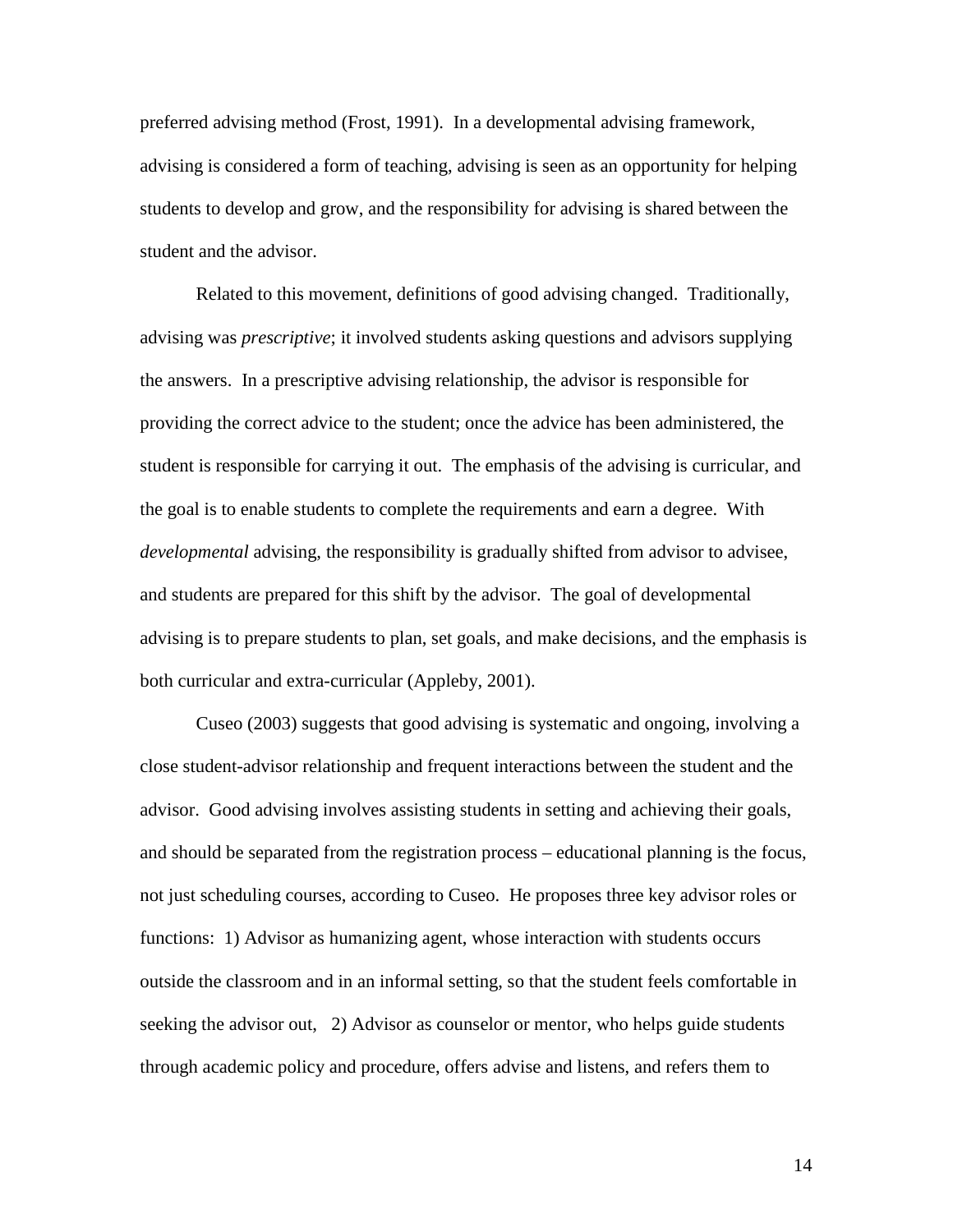support when needed, and 3) Advisor as educator or instructor, who teaches students strategies for success and helps them understand the curriculum, the purpose of their academic program, and encourages problem solving, critical thinking, and decision making  $(p.13)$ .

These three roles are closely related to Creamer and Scott's (2000) characteristics of effective advising, which are availability, knowledge, and helpfulness. Students most often cite these three characteristics are what they value most in an advisor. Effective advisors must be available and accessible, which may mean the advisor takes the initiative in meeting with the student; they must be knowledgeable enough to help students not just with curriculum and degree requirements but also with broader educational and career planning and personal growth; and they must be helpful and demonstrate an interest in and a concern for their advisees (pp. 339-340).

Much of the literature on advising suggests that *intrusive* advising, in which advisors do not just wait for students to come to them, but rather proactively reach out to advisees to provide support, is part of the definition of good advising. According to Earl (1987), intrusive advising combines the best of traditional or prescriptive advising with the best of developmental advising; students are motivated to do their best when they know that their advisor is likely to contact them. Intrusive advising is especially effective with certain high risk student populations, such as students in academic difficulty, but it has been proven to be effective with traditional students as well (Frost, 1991; Kitchen, 1995). According to Kitchen, effective academic advising provides the following to students:

- Help in clarifying and understanding values and goals
- Help in understanding the nature and purpose of higher education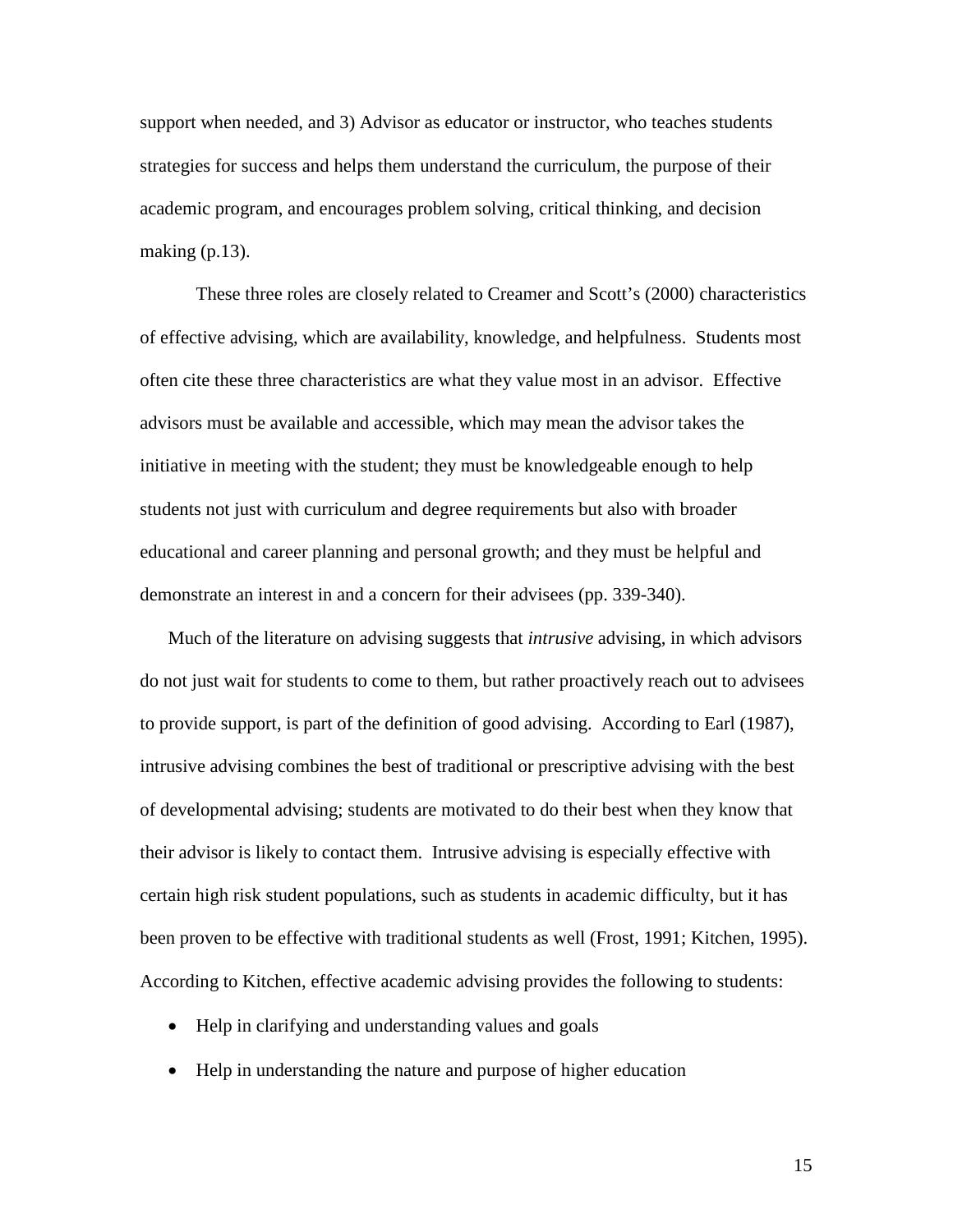- Accurate information about academic policies, procedures, and requirements
- Help with educational planning
- Help in monitoring and evaluation progress
- Help in integrating and utilizing institutional resources (p. 136).

Appleby (2001) suggests that the characteristics of effective advisors are the same as the characteristics of effective teachers, which builds on the idea that advising is an extension of teaching. Like effective teachers, effective advisors are well-prepared, are able to engage students, provide feedback, create an environment that is conducive to learning, serve as a resource to students, utilize available technology appropriately, and help students become self-directed.

Cuseo also presents some systematic strategies for enhancing the quality of advising, which offer additional insight into the definition of good advising. These strategies are listed below:

- 1. Provide strong incentives and rewards for advisors to engage in high quality advising.
- 2. Strengthen advisor orientation, training, and development, and deliver them as essential components of the institution's faculty/staff development program.
- 3. Assess and evaluate the quality of academic advisement.
- 4. Maintain advisee-to-advisor ratios that are small enough to enable delivery of personalized advising.
- 5. Provide strong incentives for students to meet regularly with their advisors.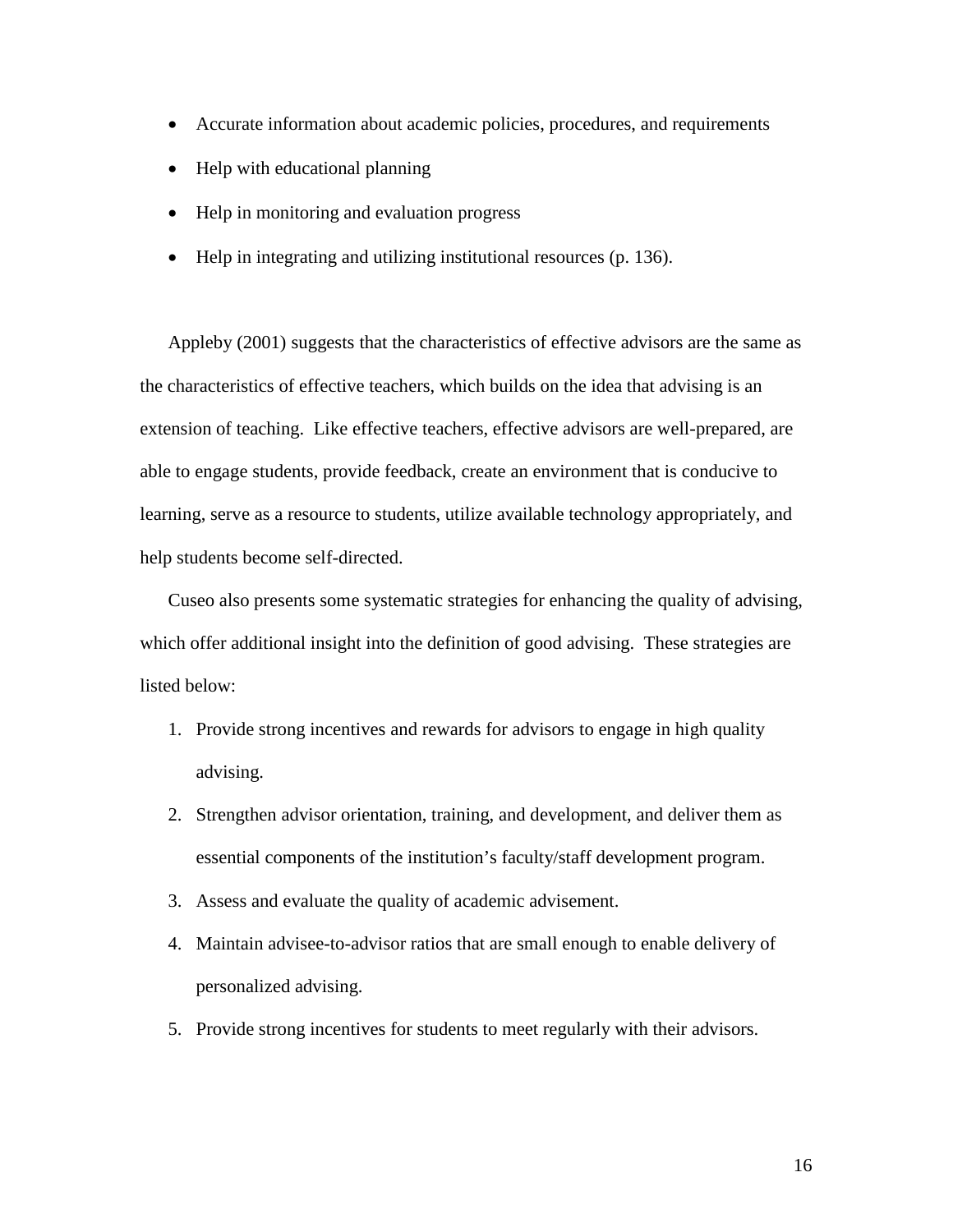- 6. Identify highly effective advisors and "front load" them  $-i.e.,$  position them at the front (start) of the college experience to work with first-year students, particularly first-year students who may be "at-risk" for attrition.
- 7. Include advising effectiveness as one criterion for recruiting and selecting new faculty. (pp. 13-18)

# Advising Students in Transition

In the fall of 2006, the second Winona State University Leadership Academy selected the topic of "advising students in transition" as its focus for the semester. The leadership academy participants identified the following five categories of students in transition for their study:

- 1. Transfer students
- 2. International students
- 3. Students on academic probation
- 4. Students changing majors
- 5. Non-traditional students.

These groups were selected because they present unique challenges to advisors who are trying to assist them. In a advising model like Winona State has, where faculty provide all of the advising, faculty will often be expected to advise students that fall into these categories as well as students in their majors. Faculty feel under-prepared to do this, because they lack the specific knowledge or skills needed to help these populations. The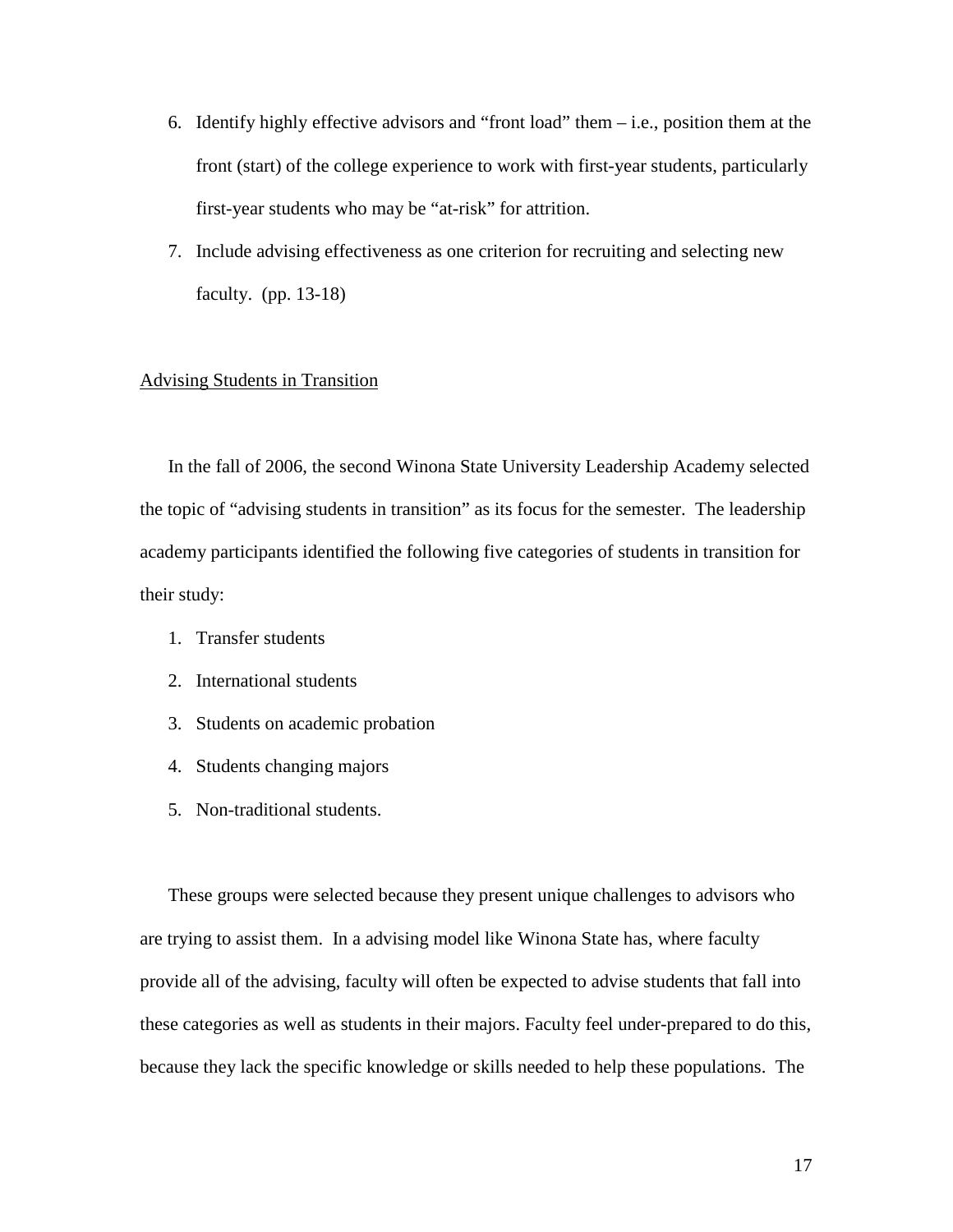result is that students in these categories often feel dissatisfied with the advising they receive, and may be at risk for attrition. Two other categories of students in transition, entering first year students and undecided students, were not addressed by the academy group because Winona State does have a program in place that serves these populations. The following sections will briefly describe some of the special needs and challenges of each of these special populations, along with some recommendations for enhancing advising for these students.

## **Transfer Students**

Transfer students are a growing segment of the student population, both nationally and at Winona State. The gap between two year and four year colleges can create a challenging transition for transfer students; this transition can be eased by effective academic advising. According to Frost (1991), most transfer students already have specific academic and career goals, but need to understand the practical differences between their previous school (often a two-year school where more personal attention may have been available) and the institution they are transferring to. Effective advising techniques with transfer students can include demonstrated interest and concern on the part of the advisor, an orientation to the institution and its resources, and a quick and accurate assessment of the credits being transferred in (Frost, 1991).

Steele and McDonald (2000) identified three stages of transfer – pretransfer, transfer, and posttransfer. The transferring student experiences advising needs at each of these three stages. The first stage is the planning stage, where students may need assistance planning their transfer, which may be done with advisors at the current institution. The middle stage is where cooperation between institutions is very important,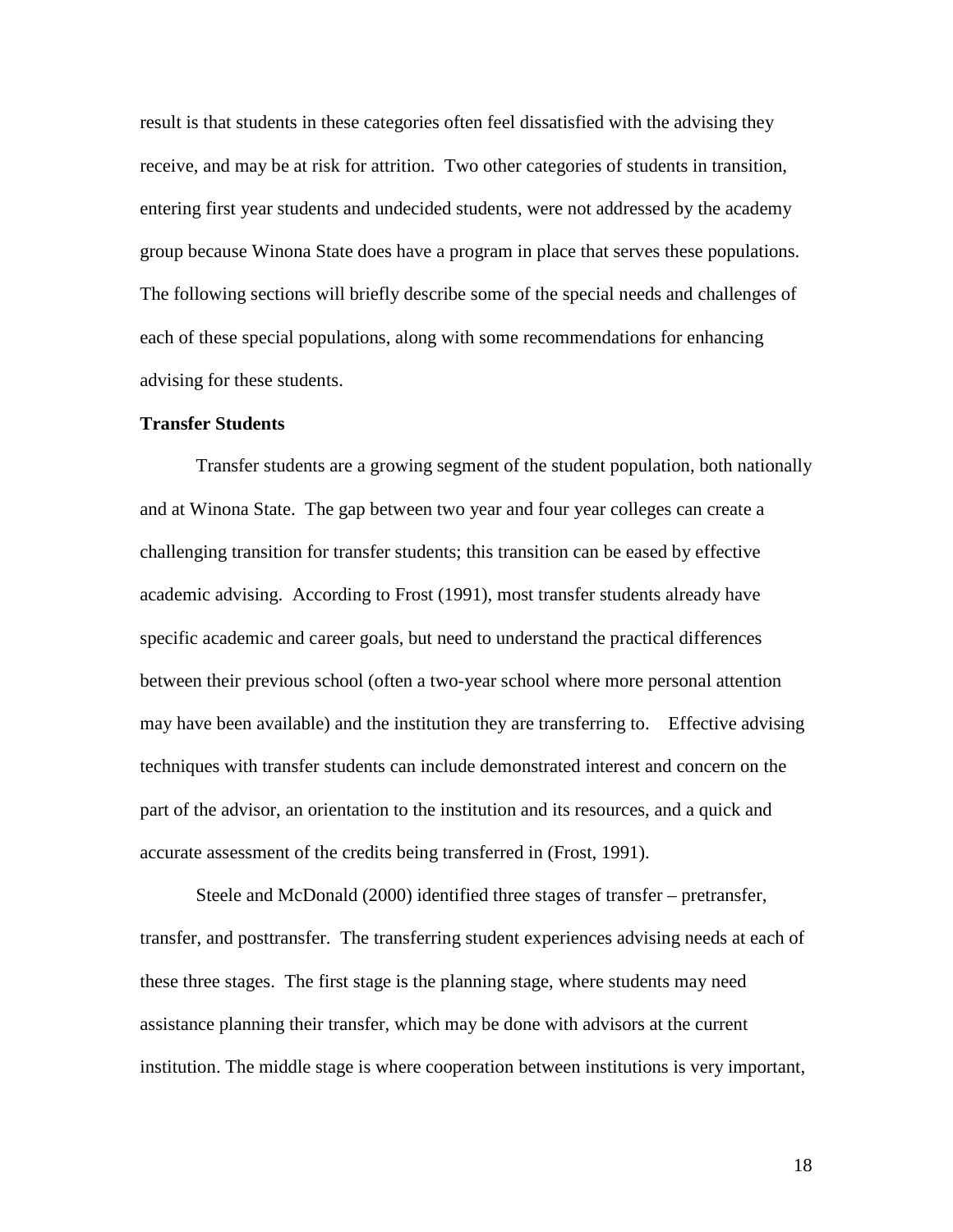or students may feel like they are without support. Advisors at the new institution are most helpful in the third stage, and it is particularly useful for students to be able to work with an advisor who is familiar with transfer issues.

The Fall 2006 Leadership Academy group at WSU identified specific gaps that transfer students may experience, including lack of advisor knowledge of transfer issues and lack of communication with or accessibility to advisors and/or academic departments, especially during summer months or between academic terms. Recommendations included the following:

- Consider requiring an on campus registration/orientation prior to matriculation.
- Identify a specific "transfer advisor" in each of the colleges and/or programs that students transfer into most frequently.
- Provide resources to enable faculty (or transfer advisors) to be available for advising during breaks and over the summer months. (Leadership Academy Report, WSU, 12/06)

# **International Students**

Another growing population in higher education is the international student. The challenges of advising international students are unique, and many advisors feel illequipped to advise these students effectively. Priest and McPhee (2000) list the following as issues that may need to be addressed when advising international students:

- Differences in sex-role expectations and other culture clashes between the student's native country and the United States
- Homesickness and feeling of isolation and alienation on the part of the student
- Language and communication barriers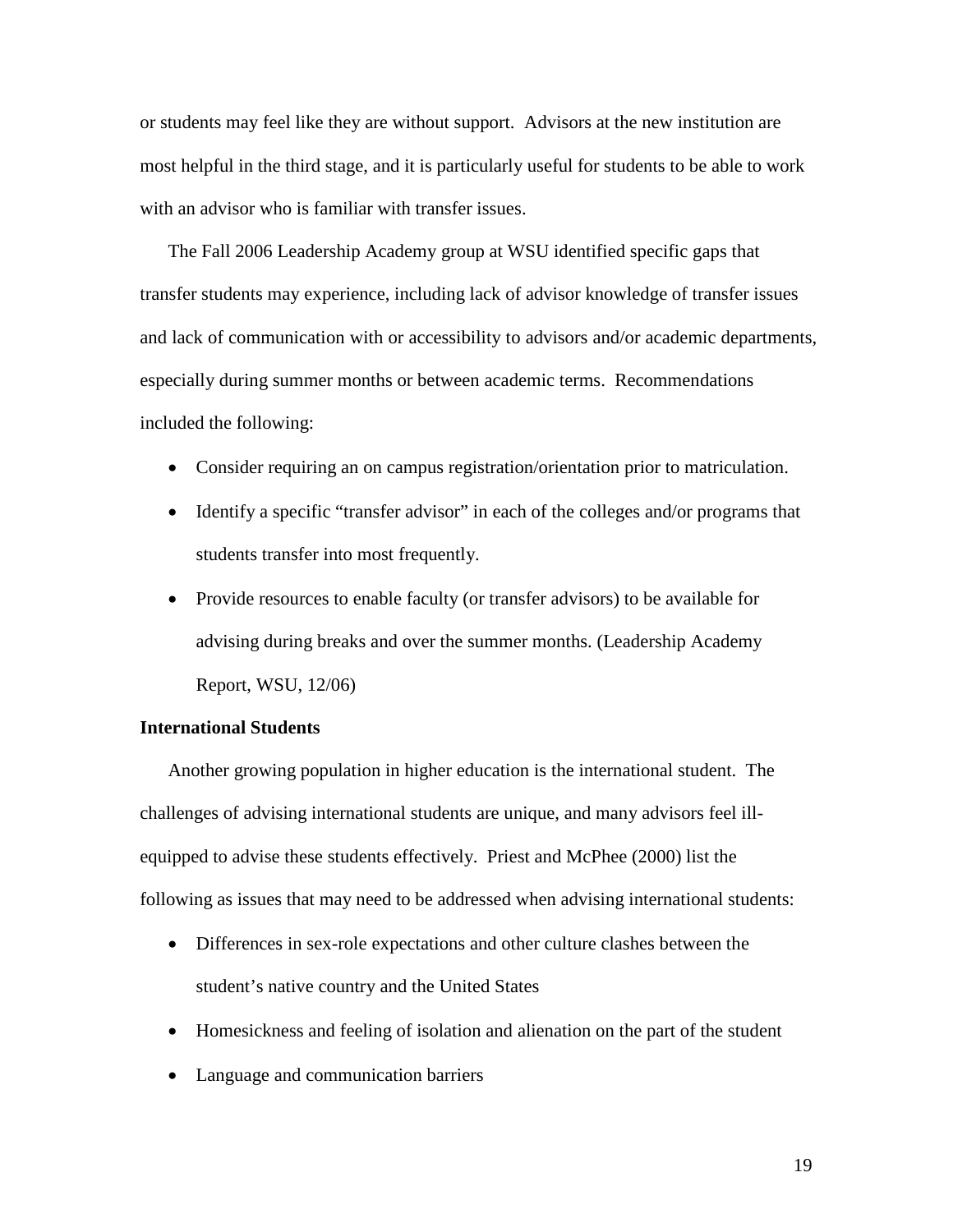• Student focus on necessary financial and legal concerns associated with living in a different country

Through interviews with international students and an analysis of the current processes, the Leadership Academy group identified weaknesses in the advising experience of international students entering Winona State University. Advisors are often unfamiliar with issues particular to international students, and they are unable to answer questions students might have regarding visas and cultural differences. Communication barriers do exist, and advisors and advisee alike feel frustrated by their difficulties in communicating with each other. Additionally, international students' previous educational experience has often not yet been assessed and is not available to the advisor in a way that is understandable to the average faculty advisor. Finally, because international students usually arrive just before the start of the semester, and haven't yet registered for classes, they find that poor class availability also makes advising and registration more challenging.

The Leadership Academy group recommended that Winona State University consider a model similar to the one in place at University of Wisconsin-La Crosse for the advising and registration of new international students. At UW- La Crosse, international students are registered for classes before they arrive on campus. Through email, they communicate with the International Student Office about their course preferences, and that office then registers the student and works with deans and department heads to obtain seats in closed classes when necessary. Upon arrival, the student meets with an advisor in the department of their major to review the schedule and make any necessary adjustments. The advisors they meet with are professional advisors who are trained in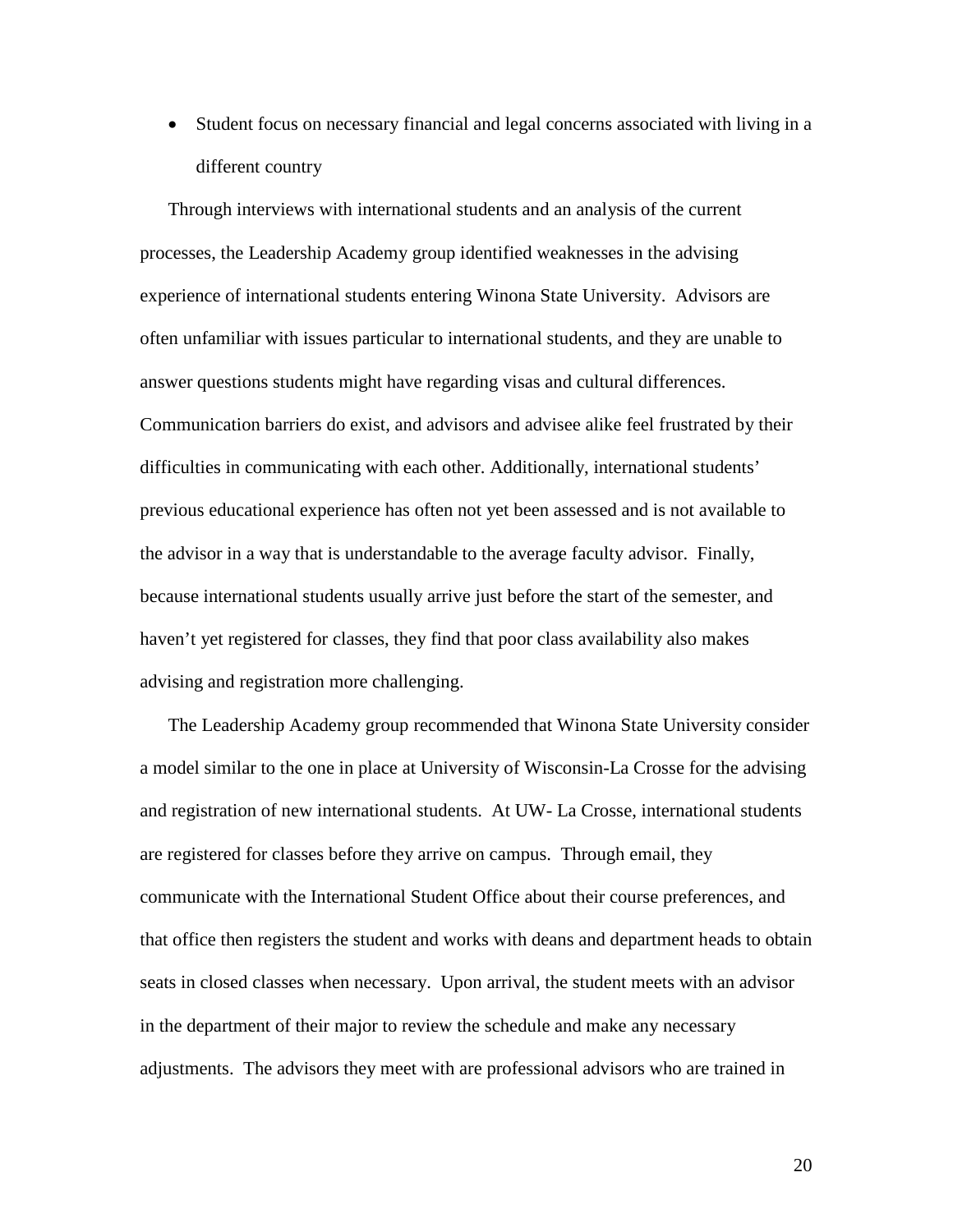cultural competencies, and are knowledgeable about issues specific to international students.

## **Students on Academic Probation**

In every college and university, some students will fail to meet the academic standards of the institution and be placed on academic warning, probation, or suspension. This may happen for any number of reasons: academic under preparedness, poor study skills and habits, lack of motivation or effort, personal or social difficulties, or poor or inappropriate choice of courses or major, to name a few of the most common. The research shows that once a student is put on notice of academic warning or probation, he or she is unlikely to voluntarily meet with an advisor or seek assistance (Cruise, 2002). Obviously, these students are a high attrition risk, as they may be asked to leave the institution if their grades do not improve, or they may leave on their own in anticipation of this happening.

Research shows that "contact with a significant person" is a deciding factor in whether or not these students stay in school (Heisserer, 2002). Therefore, intrusive advising, which entails the advisor initiating the contact and monitoring the student's progress, is often recommended for this population. In an intrusive advising situation, the advisor "personally reaches out to students, meets with them, helps them identify the issues and situations contributing to their academic difficulty, helps them set short and long term goals, and guides them through the development of a plan to accomplish their goals which includes advisor-student follow-up" (Higgins, 2003).

The Leadership Academy group identified several problems with Winona State's current system for the advising of students who have been placed on academic warning.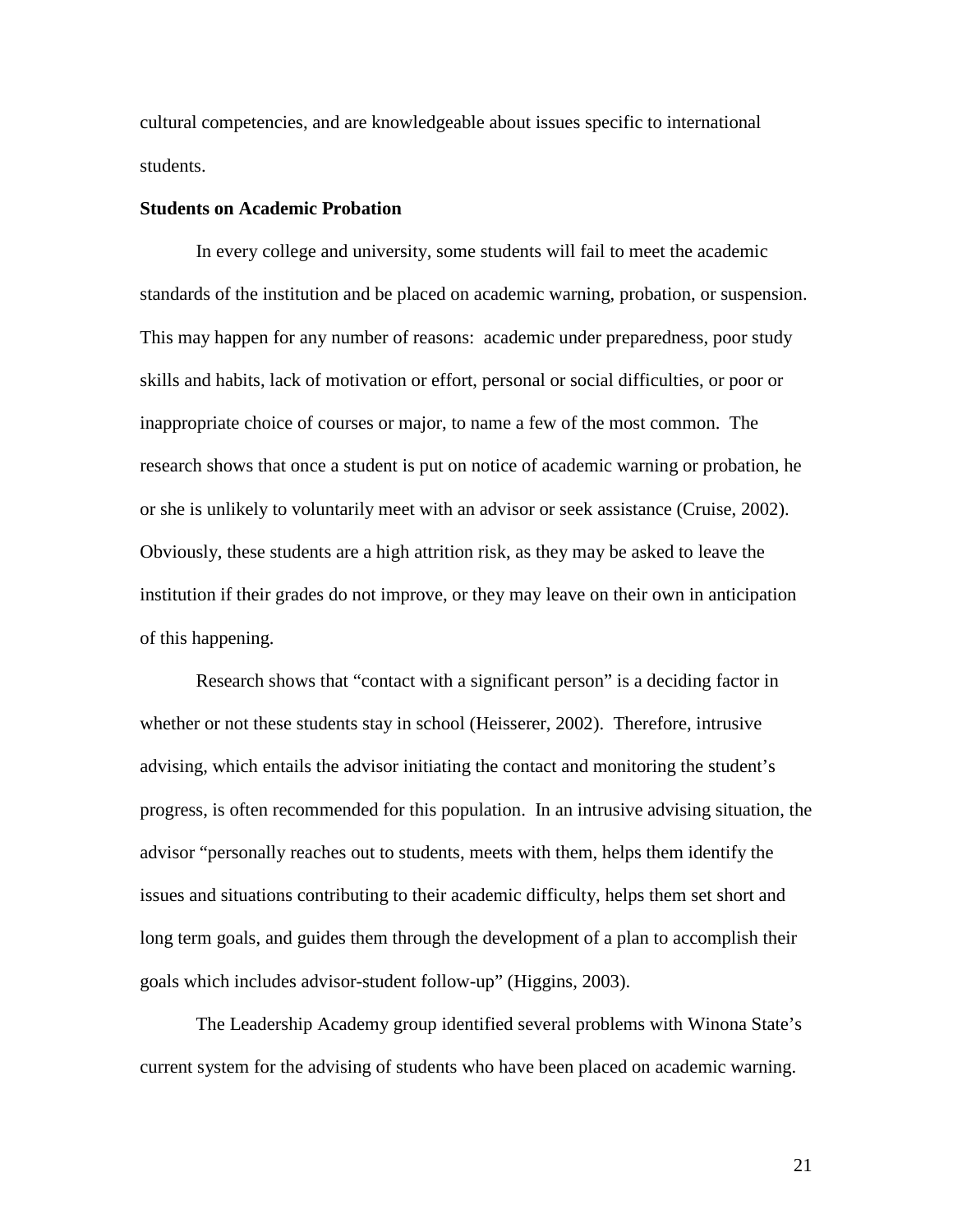The first identified problem was that advisors are not adequately informed of their advisee's circumstances and are only involved on a voluntary basis. Students on warning are encouraged but not required to meet with a specially trained faculty member, and their own assigned advisors are only informed if and when such a meeting does take place. Even then, advisors feel that they are not familiar enough with academic probation and suspension policies and procedures to be very helpful. Finally, there is inadequate follow-up with students after the initial meeting and/or with students who do not schedule a probation meeting.

The recommendations from the academy group were as follows:

- Change from a "student-directed" process to an "other-directed" process. Intrusive advising would be the ideal option.
- Build requirements for student-advisor contact by using registration holds.
- Clarify "paths" in the process by informing and educating students and advisors.
- Build a website for students on probation (and advisors) which clearly shows their options and recommended course of action.

#### **Students Changing Majors**

Major changers are a significant portion of the student population today. It is estimated that between 50 and 75% of students will change their major at least once during their college career (Noel, 1985; Cuseo, 2003). Students change their majors for a number of reasons – lack of information, outside influences, developmental issues, and academic difficulties are some of the common ones (Steele and McDonald, 2000). Sometimes the change is involuntary, when a student is not admitted to the program of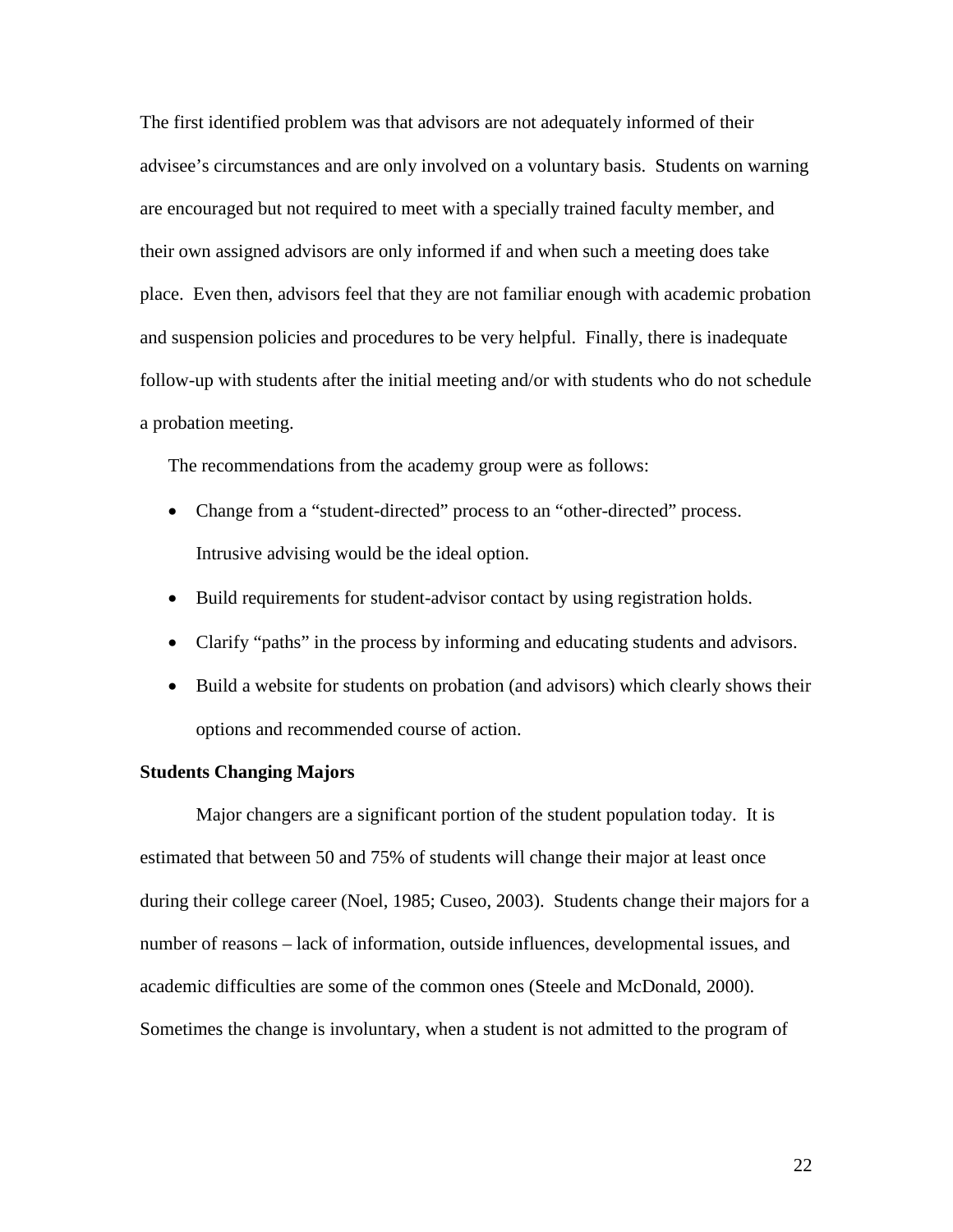the major that he or she planned to take. This is a a frequent occurrence with highly competitive or selective majors.

Advisors of students who are experiencing a change of major are presented with certain challenges. Reynolds (2004) cautions that advisors need to take their time with these students, acknowledging that the change in major may also be the loss of a dream for the student. Advisors working with this population of students should feel comfortable with the expression of feeling, and be able to distinguish between disappointment and depression on the part of the student (Steele and McDonald, 2000). Advisors also need to help the student move forward, by being knowledgeable about alternative majors and career paths, and by being able to help the student start pursuing other options.

At Winona State, the Fall 2006 Leadership Academy group identified some specific problems experienced by students changing majors in regard to the advising they received. Because a WSU student can change his or her major simply by filling out a form, it is possible that a student would go through this change with no advising at all. Contact with the new advisor is not required until the next registration period, and no contact with the old advisor or department is required. Also, since all advising is done by faculty, and most faculty are not knowledgeable about majors in other departments, advisors often are not able to offer helpful advice to their own advisees who may be considering changing their major or may be facing involuntary dismissal or rejection from their chosen major.

The academy group made some recommendations specific to this group, including a change in process that would involve assigning all new majors to a selected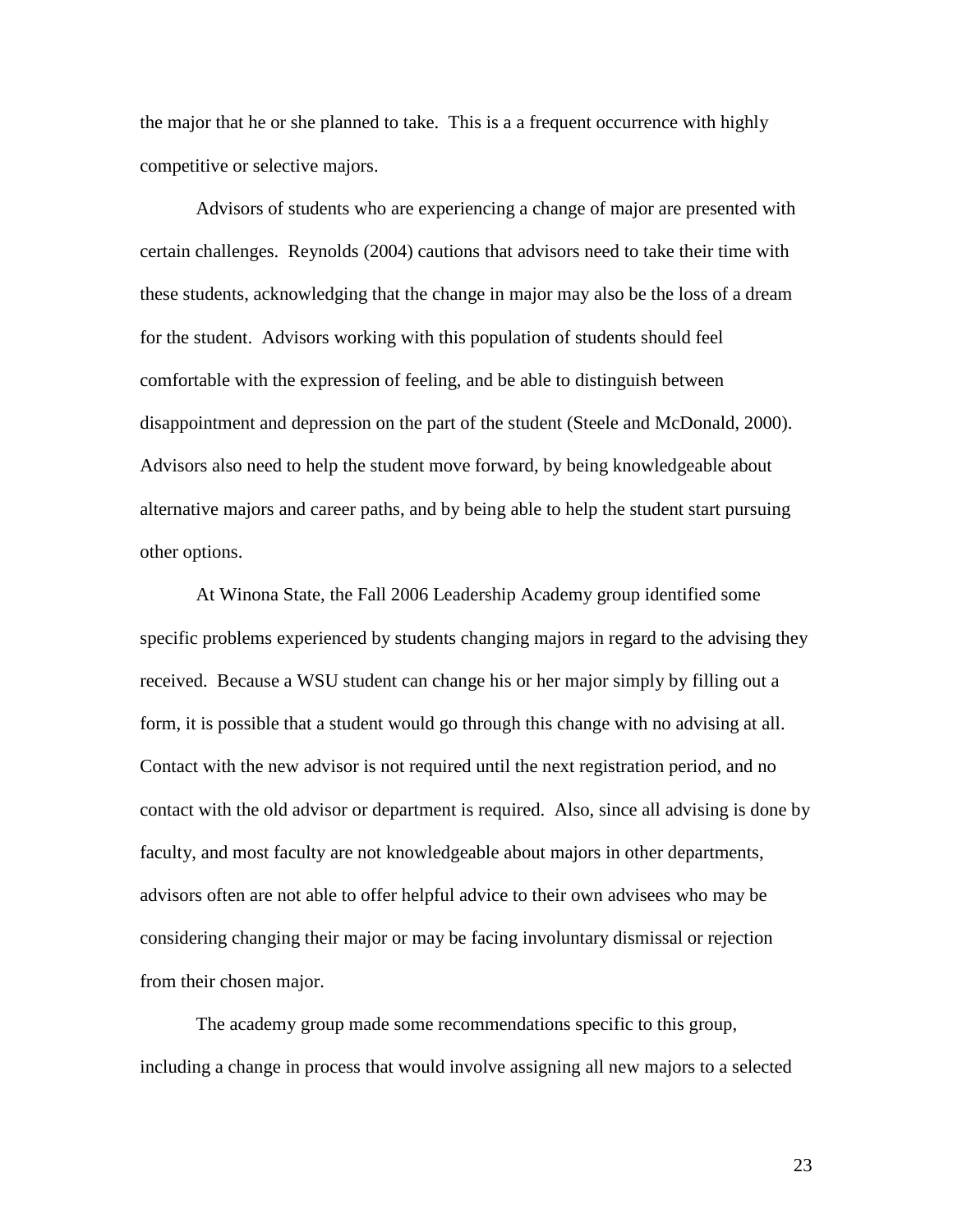department representative or the department chair, so that a designated advisor with some expertise would be the first advising contact for the new student. The group also recommended better communication between departments by establishing an "advising issues" web link and increased outreach from the University Studies subcommittee to the departments. Another recommendation was to create a standard tracking system to improve the processing of change-of-major requests.

# **Non-traditional Students**

Non-traditional aged, or adult students, are generally defined as those who are twenty-five or older and/or have had some time elapse between high school and college enrollment. The number of non-traditional students in higher education has increased dramatically in the last twenty-five years; they are currently estimated to make up over 42% of the total student population. This number is estimated to go down over the next decade, but non-traditional students will continue to be a significant part of the student population (Steele and McDonald, 2000).

Non-traditional students present some unique challenges to advisors. Most of these students work full or part-time jobs, and it may be difficult for them to access and utilize student services, including advising, during regularly scheduled hours. They are less involved with college life and usually are managing multiple roles – and college student may not be the primary one (Frost, 1991). Their motivation for returning to higher education may have been a life-changing event such as a divorce or job termination, and they may have a history of negative experiences in education (Polson and Vowell, 1995). Advisors must understand the adult student's unique situation and be available and accessible to be effective. They may also be called upon to act as advocate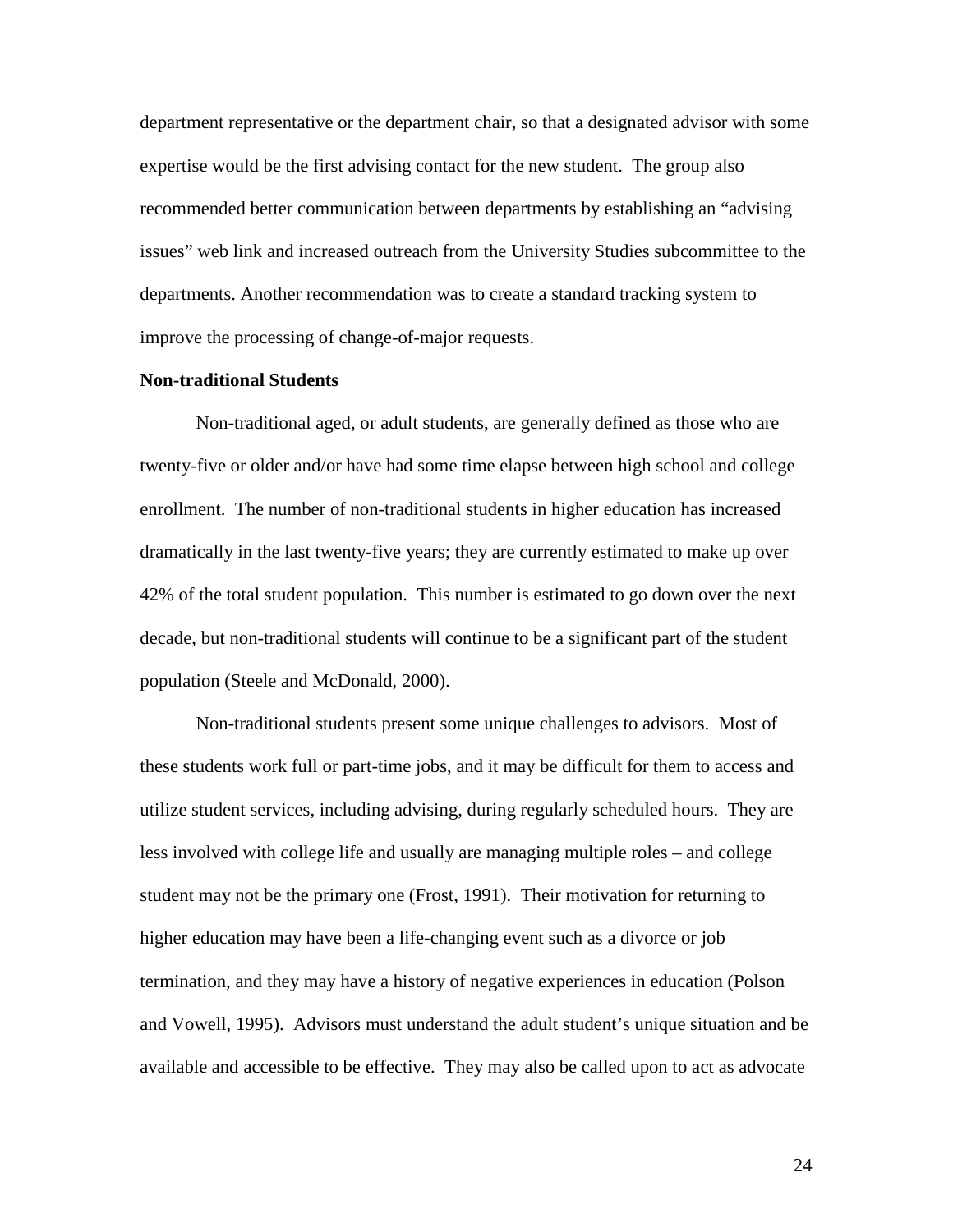for the adult student, for campus services and practices are not always designed with the non-traditional students in mind.

The Leadership Academy group identified problems specific to the nontraditional aged student population at Winona State. First, advisors are not always accessible at times that the student can meet. At Winona State, many of the nontraditional students attend classes at the Rochester campus. For these students, advising is not required, and that policy combined with accessibility issues has led to a situation in which many adult students do not receive any advising at all. Another issue that adult students face is difficulty accessing information about advising and registration, which is largely available on the university's website, due to the fact that they may be less technologically "connected" than traditional, full-time students at WSU, who are required to lease a laptop with software provided by the university. Finally, adult students at WSU have difficulty finding out about and following through with procedures for receiving credit for life experience, due to a lack of available information and staff to guide students through this process.

Recommendations were made by the leadership group to improve the advising experience for non-traditional students. These recommendations are listed below:

- Expand advisor availability for non-traditional students
- Improve the navigability of the WSU website to make information more accessible
- Expand opportunities for students to receive credit for life experience, including an administrative review of the current policies and procedures.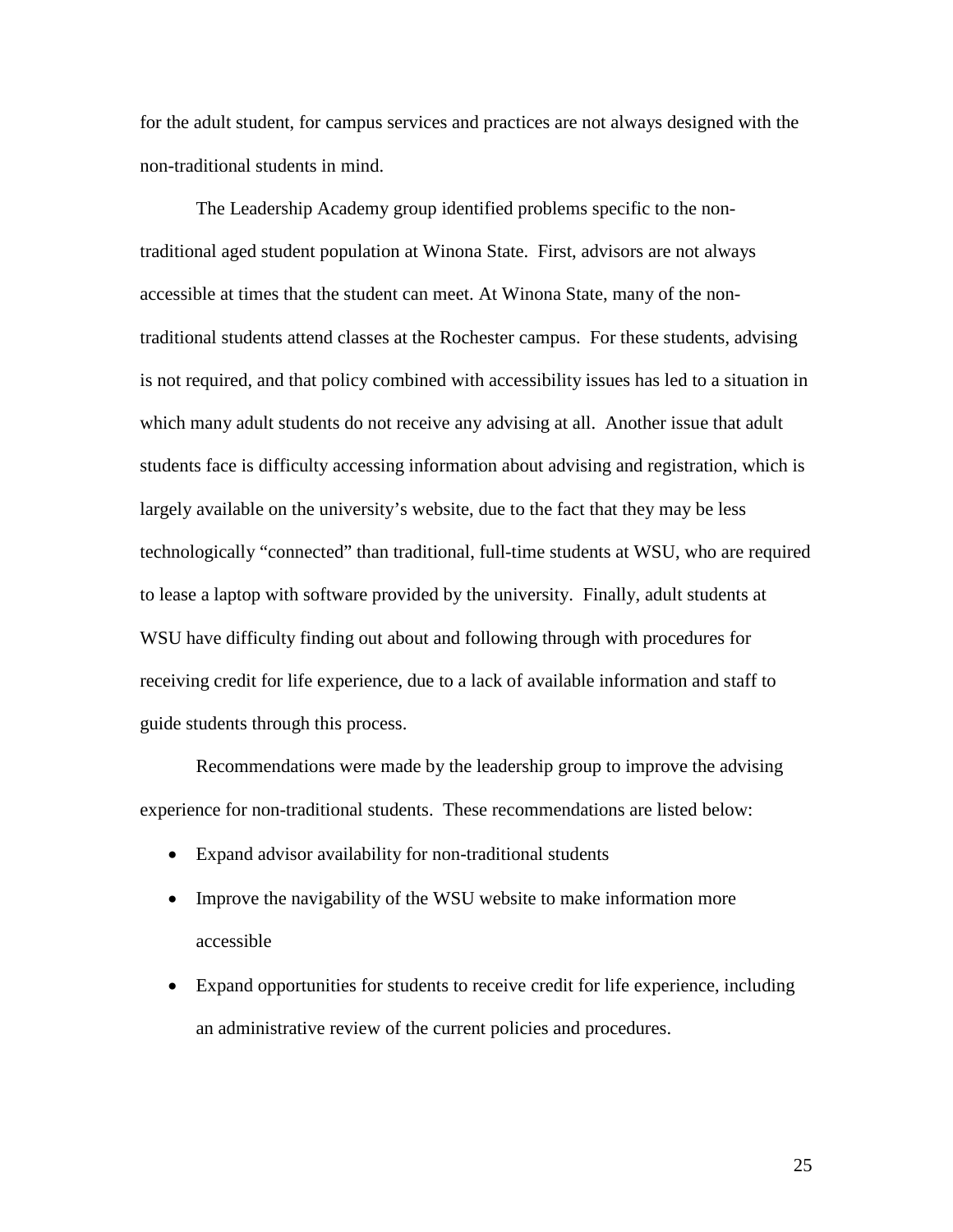• Reconsider the current policy which allows non-traditional students to register without advisement.

#### Recommendations for an Enhanced Advising Model at WSU

# **Making the Case**

The goal of the Fall 2006 Leadership Group was to make recommendations that would improve academic advising at Winona State University, especially for the five populations of students identified above. These recommendations were based on analyses of the various advising processes and procedures currently in place at Winona State, examination of some best practices in place at other institutions, selected readings from the literature, and data obtained from conducting student focus groups.

In addition to the recommendations specific to the five populations targeted, this group made several general recommendations that would benefit all students. Many of these recommendations had to do with better equipping faculty to be good academic advisors. At Winona State, the faculty do the great majority of academic advising. This is in line with research that shows both the need and the value of faculty advising (Kramer, 1995). However, for faculty advising to work well, there must be support from administration, faculty, and students, and there must be training, reward, and recognition for faculty who do quality advising. The Leadership Academy group recommended that Winona State find ways to do this, and gave the following specific recommendations:

- Publicize departments/programs that demonstrate excellence in advising
- Work with Student Senate to recognize outstanding faculty advisors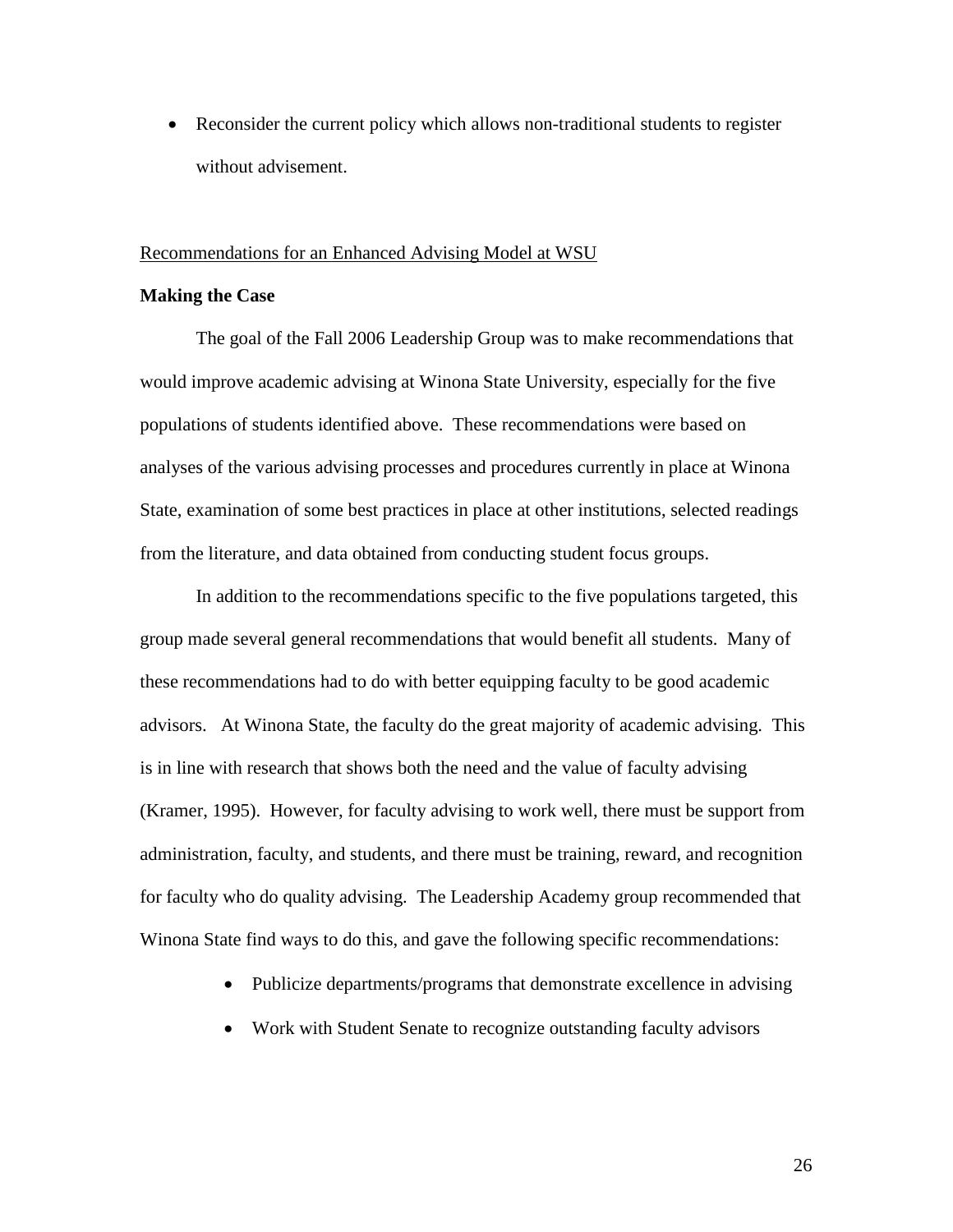• Manage PDP/PDR (faculty development and promotion) process to reflect the importance of advising

Another general recommendation was the need to identify, train, and support designated advisors, whether professional or faculty, to work with the special populations of students in transition that are described in this paper. Finally, the recommendation was made to utilize technology more effectively by having an advising information website or portal that would be easy to use for persons adding and retrieving information and accessible to all persons providing advisement.

Three individuals from the Fall 2006 Leadership Academy group decided to continue the work of the group through the spring semester, in hopes of fleshing out a more comprehensive recommendation for an enhanced advising model at Winona State. To accomplish this, one member, Rita Rahoi-Gilchrest, conducted focus groups with faculty advisors, asking modified versions of the questions that had been asked of the student focus groups in the fall. Her findings bear out two of the conclusions already offered in this paper. First, faculty at WSU do feel some ownership of advising, especially with students in their majors, and want to continue to be involved in the advising process. Second, faculty feel that they need more support, in the way of training, information, and resources, to do a good job of advising students.

Mike Turgeon, another of the three individuals, conducted an extensive "best practice" review of fifty different universities and their advising policies and procedures. He concluded from his study that Winona State is in the minority of institutions that do not have at least some support from professional advisors. Winona State has a shared, supplementary model, which means that all students, included undeclared, are assigned to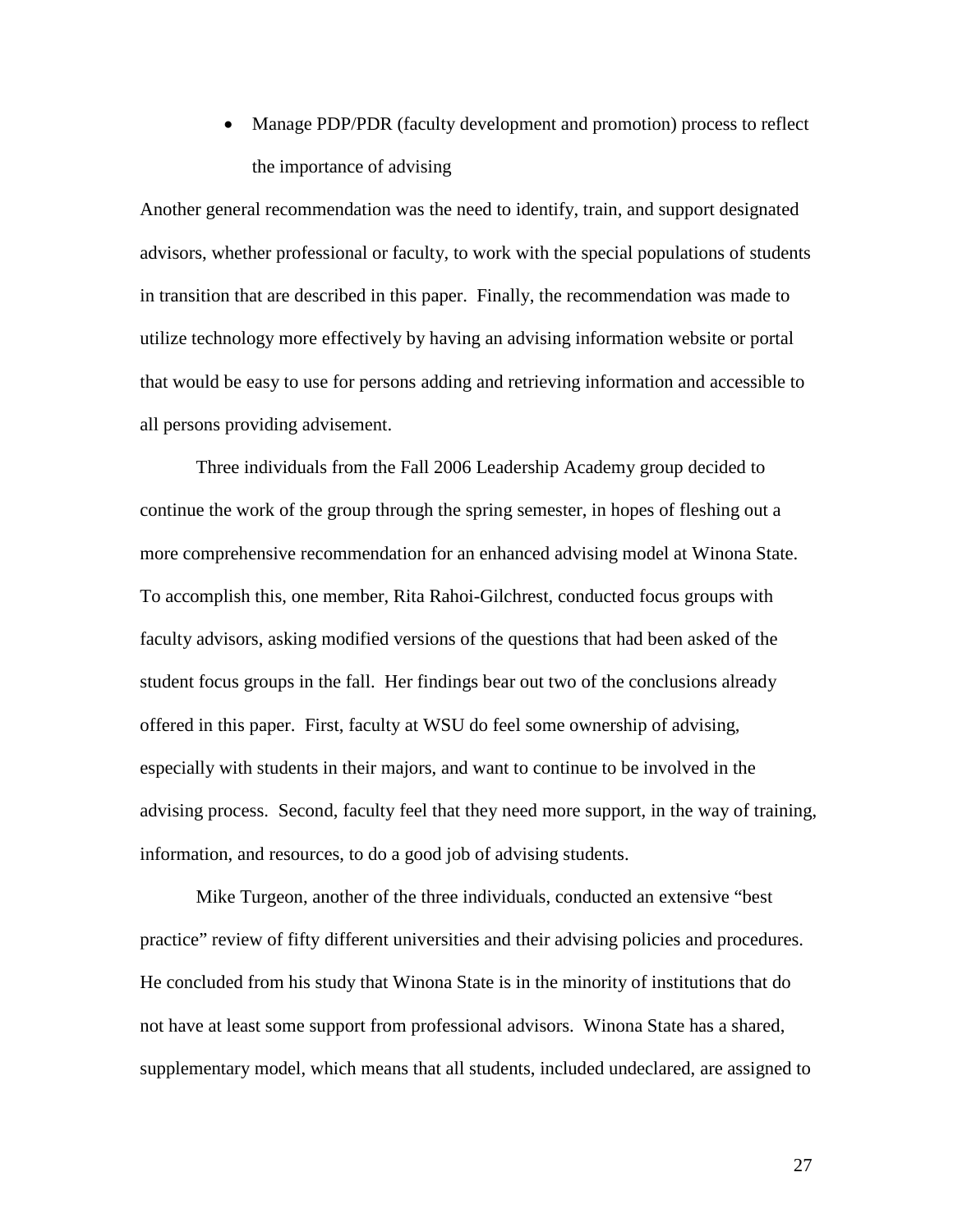a faculty member for advising. There is some support in the way of coordination from the Advising and Retention Office, but there are no full-time professional advisors in this center, and this center also has a multitude of other responsibilities besides academic advising. While the shared model is quite common in universities like Winona State, there is most often a shared, split model, in which professional advisors are utilized for some populations of students, and there is an advising center which houses these professional advisors and provides support for faculty advisors as well. Turgeon's conclusion from his study was that Winona State could see an impact in retention from an investment in a true advising center.

The third individual, Barbara Oertel, conducted a more extensive literature review of advising theories, models, and proven effectiveness. The results of that review are presented in this paper. The following proposed model combines the work of the Fall 2006 Leadership Academy and the findings of the three individuals who continued the work of the group.

#### **The Winona State Model**

Winona State would benefit from moving from a shared, supplementary model to a shared, split model of academic advising. To accomplish this, additional resources would need to be invested in advising. Since Winona State's retention rate is currently slightly below the average for an institution of our type, it is quite likely that the investment in advising could be made up in increased revenues from increased retention. Cuseo estimates that retention efforts are likely to be 3-5 times more cost effective than additional recruitment efforts (2003). Mike Turgeon concluded in his report that Winona State would receive approximately \$145,600 annually in additional revenue with each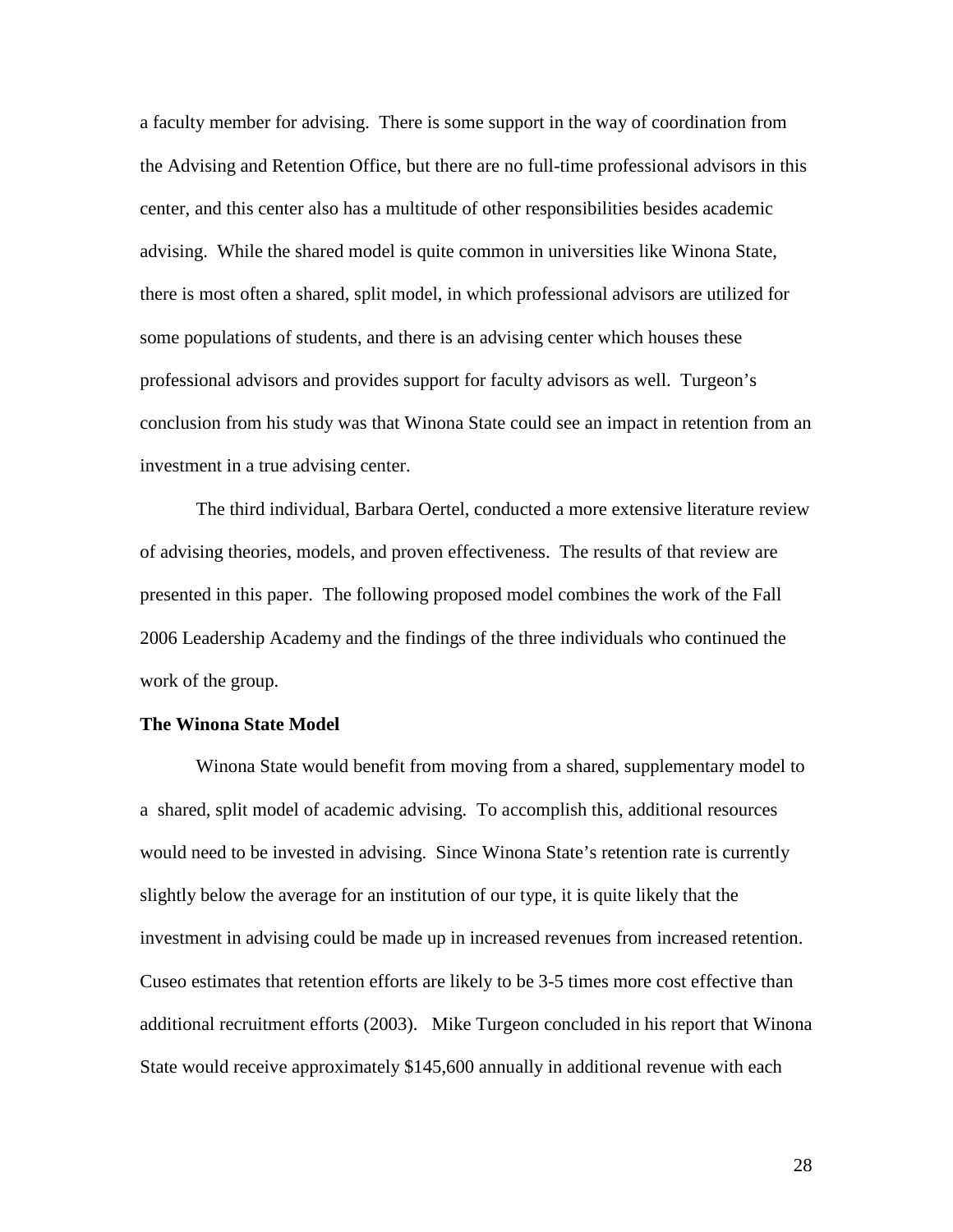percentage point of increased freshman to sophomore retention. Additional resources would be needed to hire three professional advisors and provide release time for designated faculty to act as advising representatives for their departments or colleges. Other resources may need to be reallocated as well, such as IT resources, to bring this model to fruition. The result would be improved academic advising for Winona State students, which would lead to improved student satisfaction and increased retention and graduation rates. Below are the specific recommendations:

- 1. Hire three professional advisors to provide advisement to targeted student groups. Each of the three advisors would specialize in one of the following populations: adult students, students in academic difficulty, and transfer students. All of the three would work with undecided students and students transitioning between majors as well. These advisors could be housed in the Advising and Retention Center and could report to the Advising and Retention Director.
- 2. Designate a faculty member as the advising representative for each college and also each department with a certain designated number of advisees (300 or more?). While all department faculty would continue to have advising responsibilities, this designated advising representative would receive release time to coordinate the responsibilities of major advising within his or her college or department and to serve as a resource to the other faculty advisors.
- 3. The director and professional advisors from the Advising and Retention Center would work with the designated advising coordinators to plan and implement faculty training and build in systems of evaluation, recognition, and reward for academic advising. These individuals would make up a functional Advising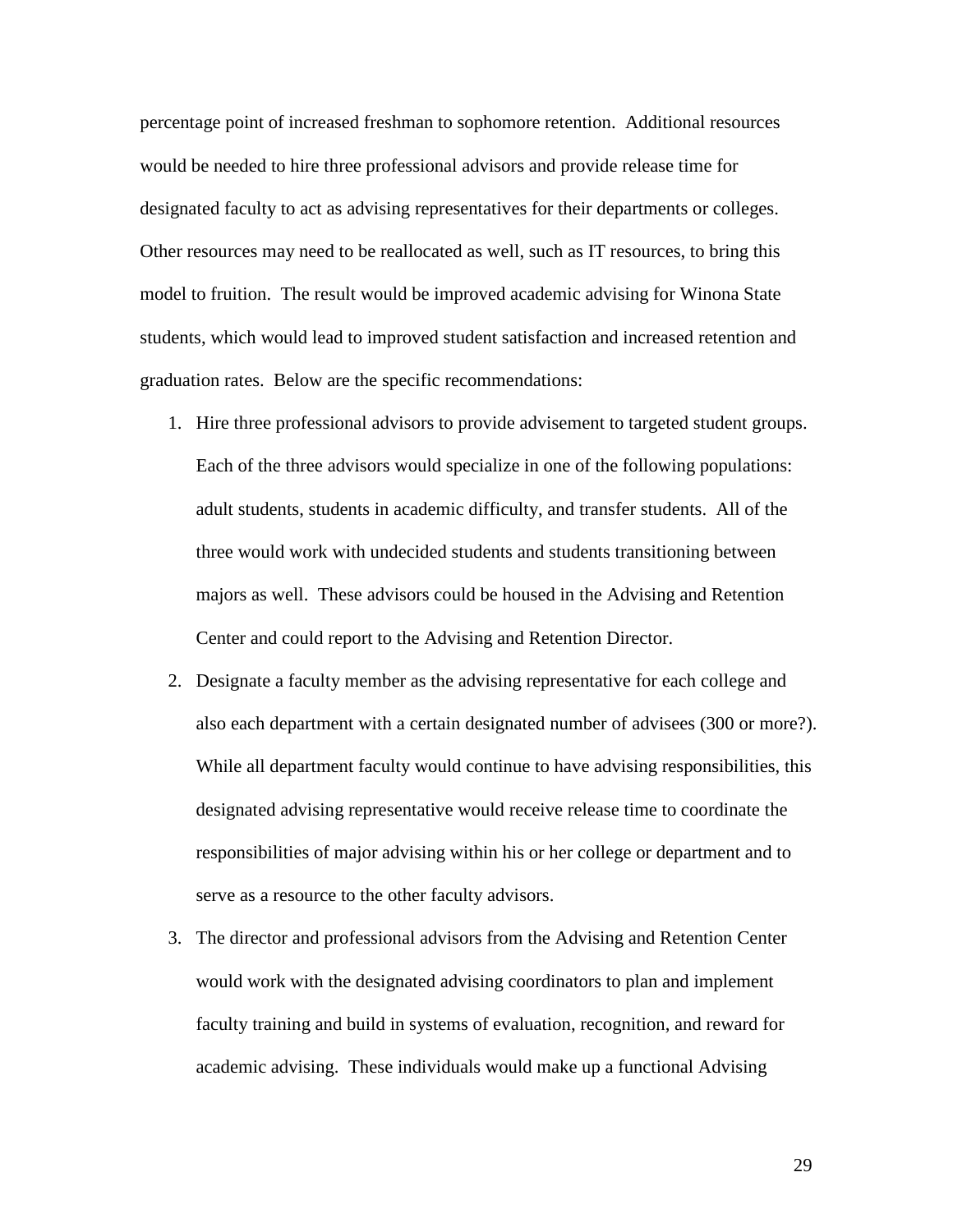Council, which would be responsible for determining advising policies and practices for the university, and for creating a mission statement for academic advising at Winona State.

- 4. The director and professional advisors from the Advising and Retention Center would work with the International Student Office and the Admissions and Registrars' Offices to develop an improved initial advising/registration experience for students. Training would be developed and offered by the International Student Office to advisors who work with international students.
- 5. Allocate resources from IT to build a functional, easily accessible website or portal site that can be used by faculty advisors to post and retrieve advising information.

The recommendations above are designed to be implemented together. In the model described above, faculty would continue to play a pivotal role in advising, while professional advisors would be able to provide the intrusive advising and other special support needed to effectively work with students in transition. By specializing in one area, the professionals would be able to build the networks of support appropriate to the particular population they are working with, for example, the transfer advisor would work closely with the admissions office and the departments that receive most transfer students. The designated faculty coordinators would provide a reliable link and enhance communication between the professional advising center and the academic departments. Their input into designing faculty training and reward systems would be invaluable and essential in carrying this out effectively. Improved communication and information sharing would also be achieved by the implementation of the website or portal site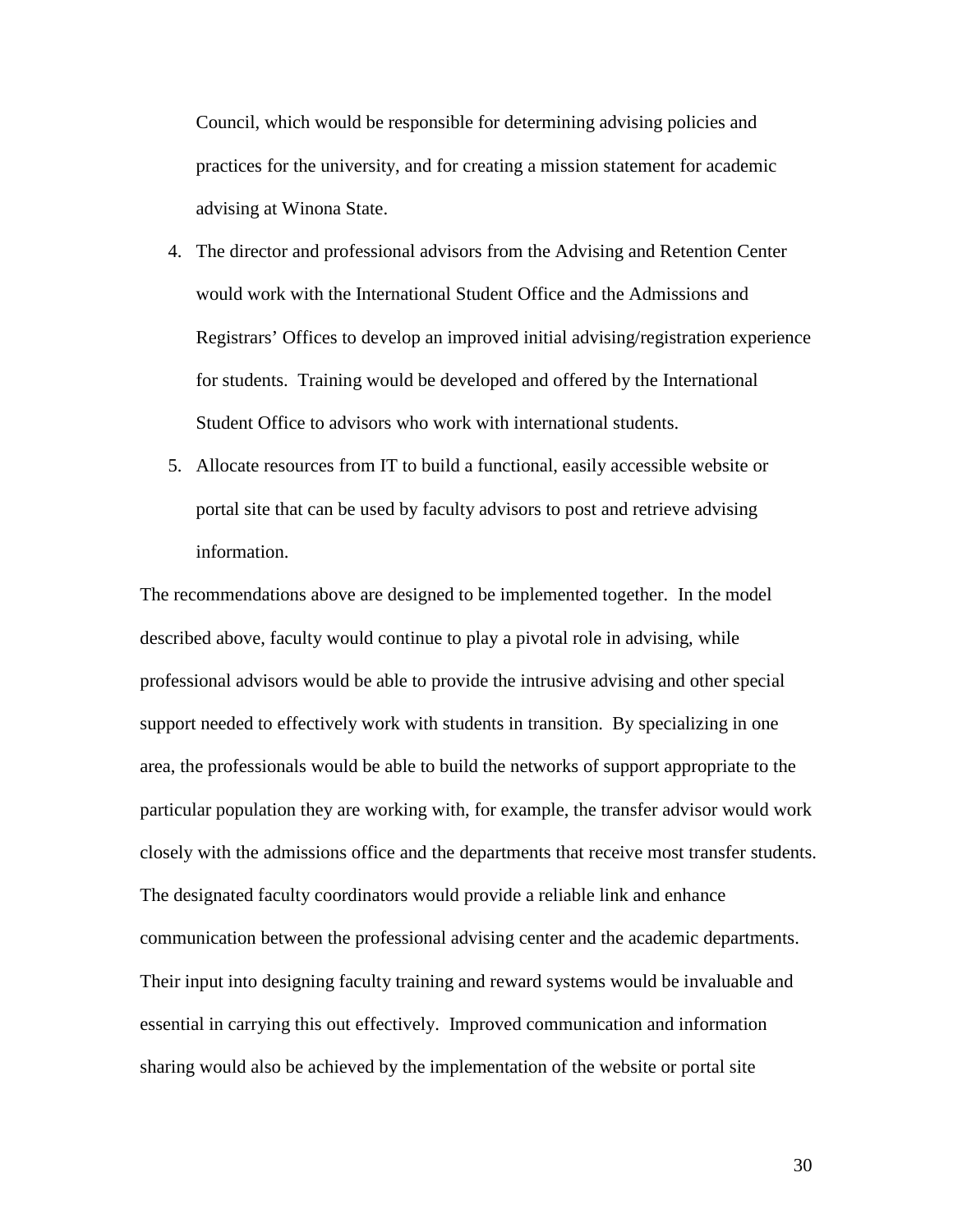devoted to advising. All of these changes would contribute to a more coherent and collaborative system of delivering academic advising to students at Winona State University.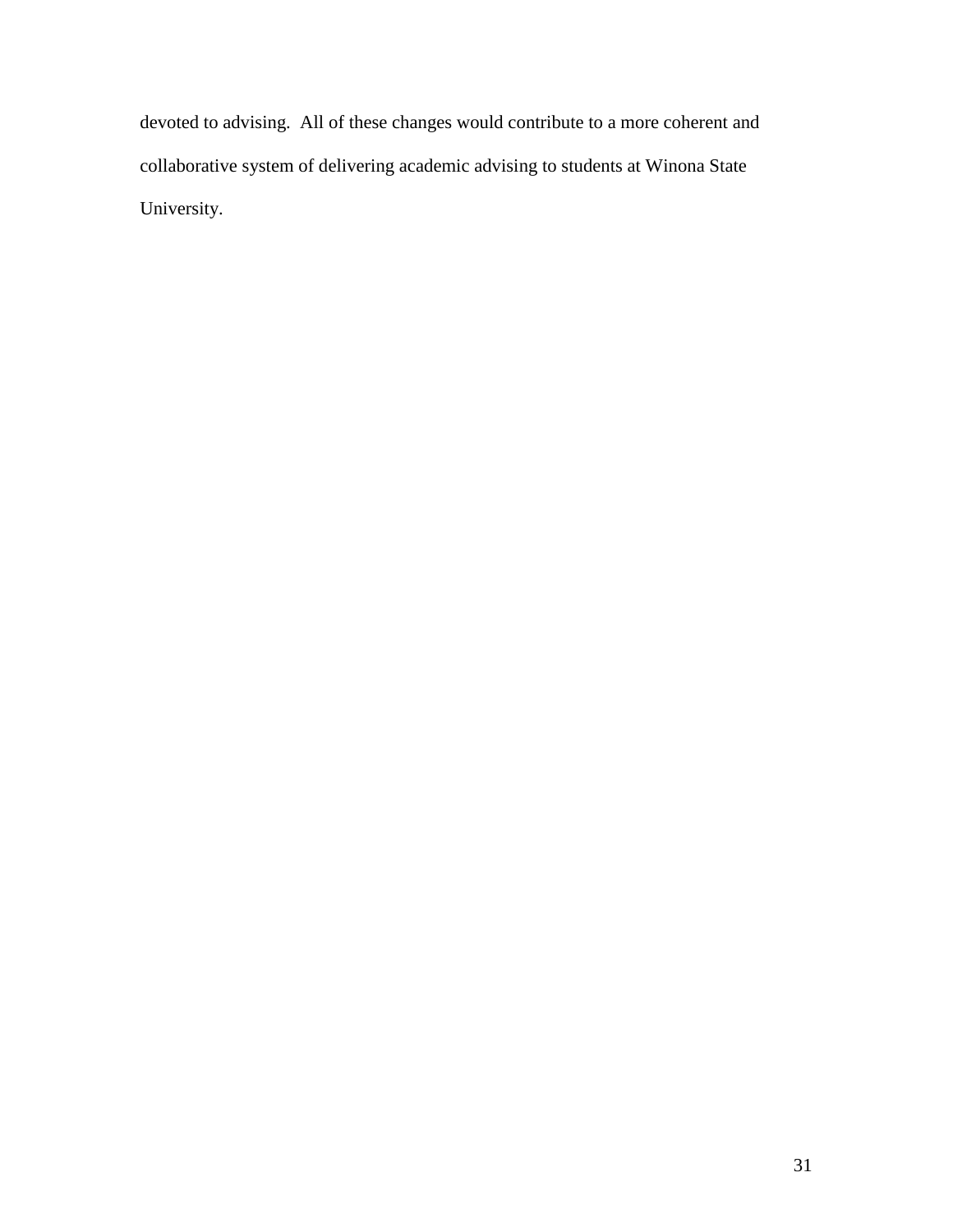### References

American Association of State Colleges and Universities. *Campus Practices for Student Success: A Compendium of Model Programs.* Washington, D.C.: AACSCU, 1994.

Appleby, D. "The Teaching-Advising Connection." *The Mentor: An Academic Advising Journal*, April 1, 2007. [http://www.psu.edu/dus/mentor/appleby1.htm].

Astin, A.W. *Four Critical Years.* San Francisco: Jossey-Bass, 1977.

Creamer, E.G., Creamer, D.G., and Brown, K.S. "Applying Quality Principles to Academic Advising." In G.L. Kramer (ed.), *Student Academic Services: An Integrated Approach*. San Francisco: Jossey-Bass, 2003.

Creamer, E.G., and Scott, D.W. "Assessing Individual Advisor Effectiveness." In V.N. Gordon, W.R. Habley, and Associates (eds), *Academic Advising: A Comprehensive Handbook*. San Francisco: Jossey-Bass, 2000.

Cruise, C. A. "Advising Students on Academic Probation." *The Mentor*, 2002, [www.nacada.ksu.edu/Clearinghouse/AdvisingIssues/probation.htm]

Cuseo, J. "Academic Advisement and Student Retention: Empirical Connections and Systematic Interventions." *NACADA Clearinghouse of Academic Advising Resources* web site, April 23, 2007. [http://www.nacada.ksu.edu/Clearinghouse/AdvisingIssues/Retention.htm]

Earl, W.R. "Intrusive Advising for Freshmen." *NACADA Clearinghouse of Academic Advising Resources* web site, December 5, 2006. [http://www.nacada.ksu.edu/Clearinghouse/AdvisingIssues/Intrusive-Freshmen.htm]

Frost, S.H. "*Academic Advising for Student Success: A System of Shared Responsibility*," ASHE-ERIC Higher Education Report no. 3, Washington, D.C., George Washington University, School of Education and Human Development, 1991.

Habley, W.R., and McClanahan, R. *What Works in Student Retention: Four-Year Public Colleges*. ACT, 2004.

Habley, W.R., and Morales, R. H., (eds). *Current Practices in Academic Advising: Final Report on ACT's Fifth National Survey of Academic Advising*, National Academic Advising Association Monograph Series no. 6. Manhattan, KS: NACADA, 1998.

Heisserer, D.L. "Advising At-Risk Students in College and University Settings." *College Student Journal*, March 2002. Retrieved May 10, 2007. [http://www.findarticles.com/p/articles.htm]

Higgins, W.M. "When Expectations and Reality Collide: Working with Students on Probation." *NACADA Clearinghouse of Academic Advising Resources* web site,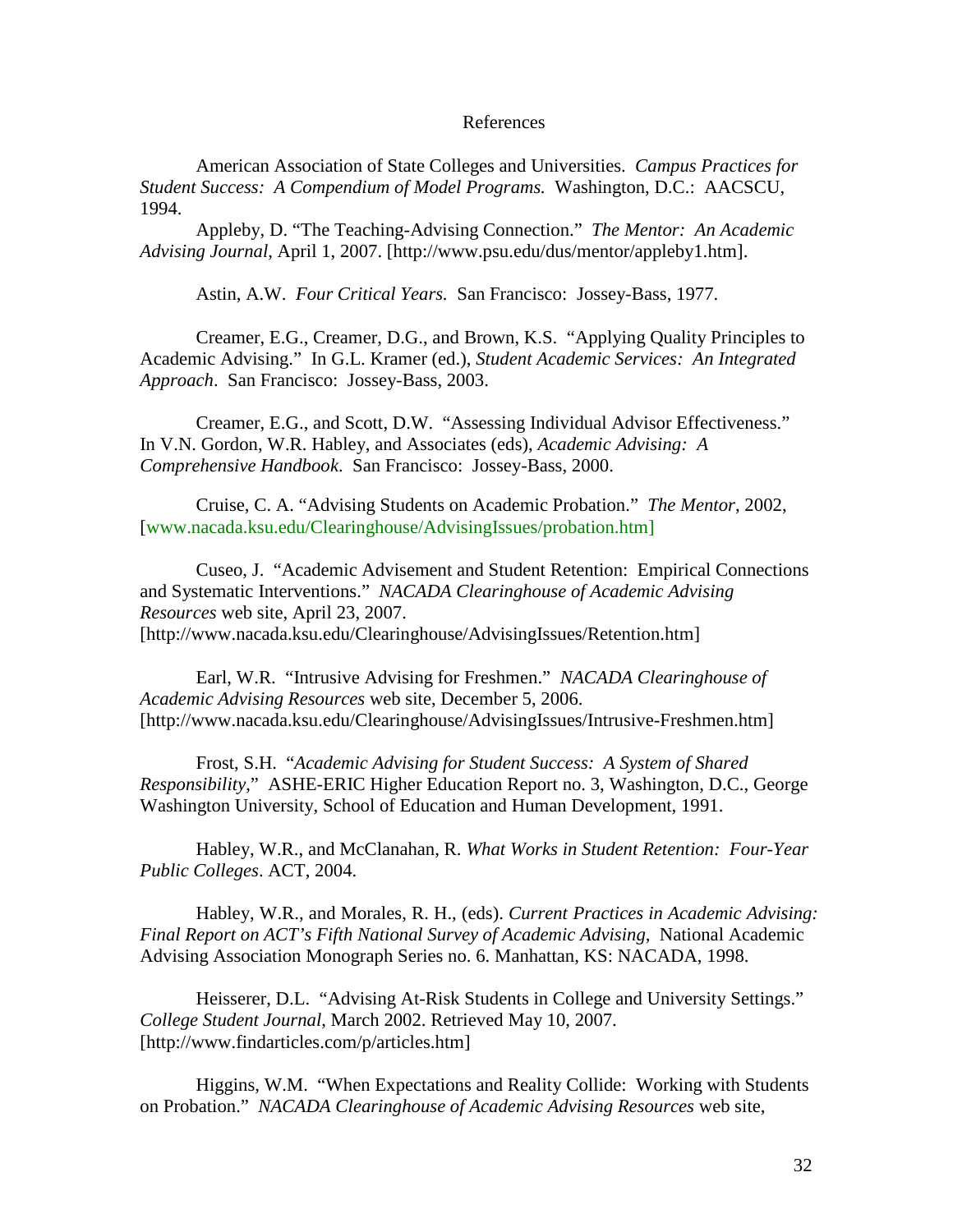October 11, 2006. [http://www.nacada.ksu.edu/Clearinghouse/AdvisingIssues/Probation.htm]

Kitchen, J. R. "The Role of Student Affairs in Fostering Academic Advising for Underprepared Students." In R.E. Glennen and F.N. Vowell (eds), *Academic Advising as a Comprehensive Campus Process*. National Academic Advising Association Monograph Series, no. 2. Manhattan, KS: NACADA, 1995.

Kramer, G.L. "Redefining Faculty Roles for Academic Advising." In G. L. Kramer (ed), *Reaffirming the Role of Faculty in Academic Advising*. National Academic Advising Association Monograph Series, no. 1. Manhattan, KS: NACADA, 1995.

Metzner, B.S. "Perceived Quality of Academic Advising: The Effect on Freshman Attrition." *American Educational Research Journal*, 1989, 26(3), 422-442.

National Academic Advising Association. "Understanding the Seven Basic Academic Advising Delivery Models." Manhattan, KS: NACADA, 2006.

Noel, L. "Increasing Student Retention: New Challenges and Potential" In L.Noel, D. Levitz, and Associates, *Increasing Student Retention*. San Francisco: Jossey-Bass, 1985.

Nutt, C.L. "Academic Advising and Student Retention and Persistence." *NACADA Clearinghouse of Academic Advising Resources* web site, Sept. 1, 2006. [http://www.nacada.ksu.edu/Clearinghouse/AdvisingIssues/Retention.htm]

Pardee, C.F. "Organizational Models for Academic Advising." In V.N. Gordon, W.R. Habley, and Associates (eds), *Academic Advising: A Comprehensive Handbook*. San Francisco: Jossey-Bass, 2000.

Polson, C.J. and Vowell, F.N. "Non-Traditional Learning." In R.E. Glennen and F.N. Vowell (eds), *Academic Advising as a Comprehensive Campus Process*. National Academic Advising Association Monograph Series, no. 2. Manhattan, KS: NACADA, 1995.

Priest, Ronnie, & McPhee, Sidney A. "Advising Multicultural Students: The Reality of Diversity." In V.N. Gordon, W.R. Habley, and Associates (eds), *Academic Advising: A Comprehensive Handbook*. San Francisco: Jossey-Bass, 2000.

Reynolds, M. M. "Now What? Some Thoughts on Advising Students in Selective Majors from a Faculty Member with No Training as a Counselor." *NACADA Clearinghouse of Academic Advising Resources* web site, March 15, 2007. [\[http://www.nacada.ksu.edu/Clearinghouse/AdvisingIssues/SelectiveMajors.htm\]](http://www.nacada.ksu.edu/Clearinghouse/AdvisingIssues/SelectiveMajors.htm%5d) 

Southern Illinois University Edwardsville. "Academic Advising Task Force Final Report." SUIE, February, 2007.